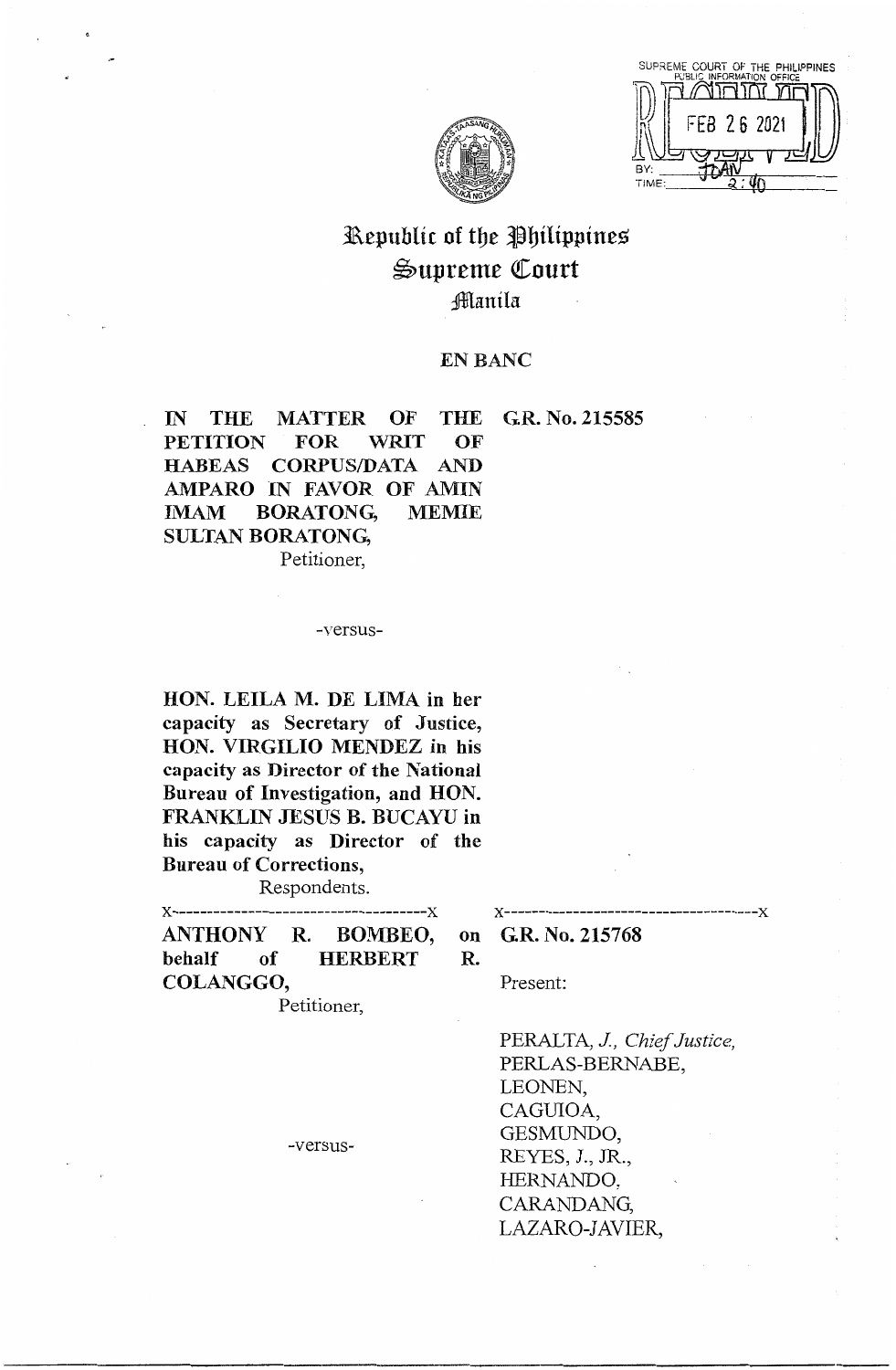... ------ ----. ------------ -- . --------------------------- \_\_\_\_\_\_\_\_\_\_\_\_\_\_\_\_\_\_\_ [ \_\_\_\_ --------

|                                          | INTING,                                        |
|------------------------------------------|------------------------------------------------|
| HON. LEILA M. DE LIMA, ZALAMEDA,         |                                                |
| DIRECTOR FRANKLIN B. LOPEZ,              |                                                |
| BUCAYU, DIRECTOR VIRGILIO DE LOS SANTOS, |                                                |
| L. MENDEZ, DEPARTMENT OF GAERLAN, and    |                                                |
| <b>JUSTICE, BUREAU</b><br>OF             | $\tilde{\mathbf{u}}$<br>BALTAZAR-PADILLA*, JJ. |
| <b>CORRECTIONS, and NATIONAL</b>         |                                                |
| <b>BUREAU OF INVESTIGATION,</b>          | Promulgated:<br>September 8, 2020 ^            |
| Respondents.                             |                                                |
|                                          |                                                |
|                                          |                                                |

# **DECISION**

# **LEONEN,J.:**

A case has become moot and academic when, by virtue of subsequent events, any of the reliefs sought can no longer be granted.

This is a Petition for Writ of Amparo and Petition for Writ of Habeas Corpus/Data (With Prayers for Production and Inspection of Place)<sup>1</sup> and a Petition for the Issuance of a Writ of Amparo<sup>2</sup> assailing the sudden transfer of national inmates from the National Bilibid Prisons in Muntinlupa City to the National Bureau of Corrections in Manila City for the purpose of conducting an inspection on their living quarters;

In a December 12, 2014 Memorandum, captioned "SECRET,"<sup>3</sup> then Secretary Leila M. De Lima (Secretary De Lima) directed then Bureau of Corrections Director Franklin Jesus B. Bucayu and then National Bureau of Investigation Director Virgilio L. Mendez (Director Mendez):

> 1. To transfer the following inmates from the New Bilibid Prison to a temporary NBP extension facility at the NBI, Taft Avenue, Manila:

- a. German Agojo y Luna
- b. Jojo Baligad y Rondal
- c. Amin Boratong y Imam
- d. Joel Capones y Duro
- e. Rommel Capones y Duro
- f. Chua Chi y Li
- g. Eugene Chua y Ho
- h. Tom Chua y Ruiz
- 1. Willy Chua y Rosal
- J. Herbert Colangco y Romarante (@Ampang/@Bert)

*f* 

 $\mathbb{F}_p$ 

<sup>3</sup>*Rollo* (G.R. No. 215585), p. 240, Annex 8 of the Consolidated Comment.

<sup>\*</sup> On leave.

<sup>&</sup>lt;sup>1</sup> Rollo (G.R. No. 215585), pp. 3–12.<br><sup>2</sup> Rollo (G.R. No. 215768), pp. 3–17.

<sup>2</sup> *Rollo* (G.R. No. 215768), pp. 3-17.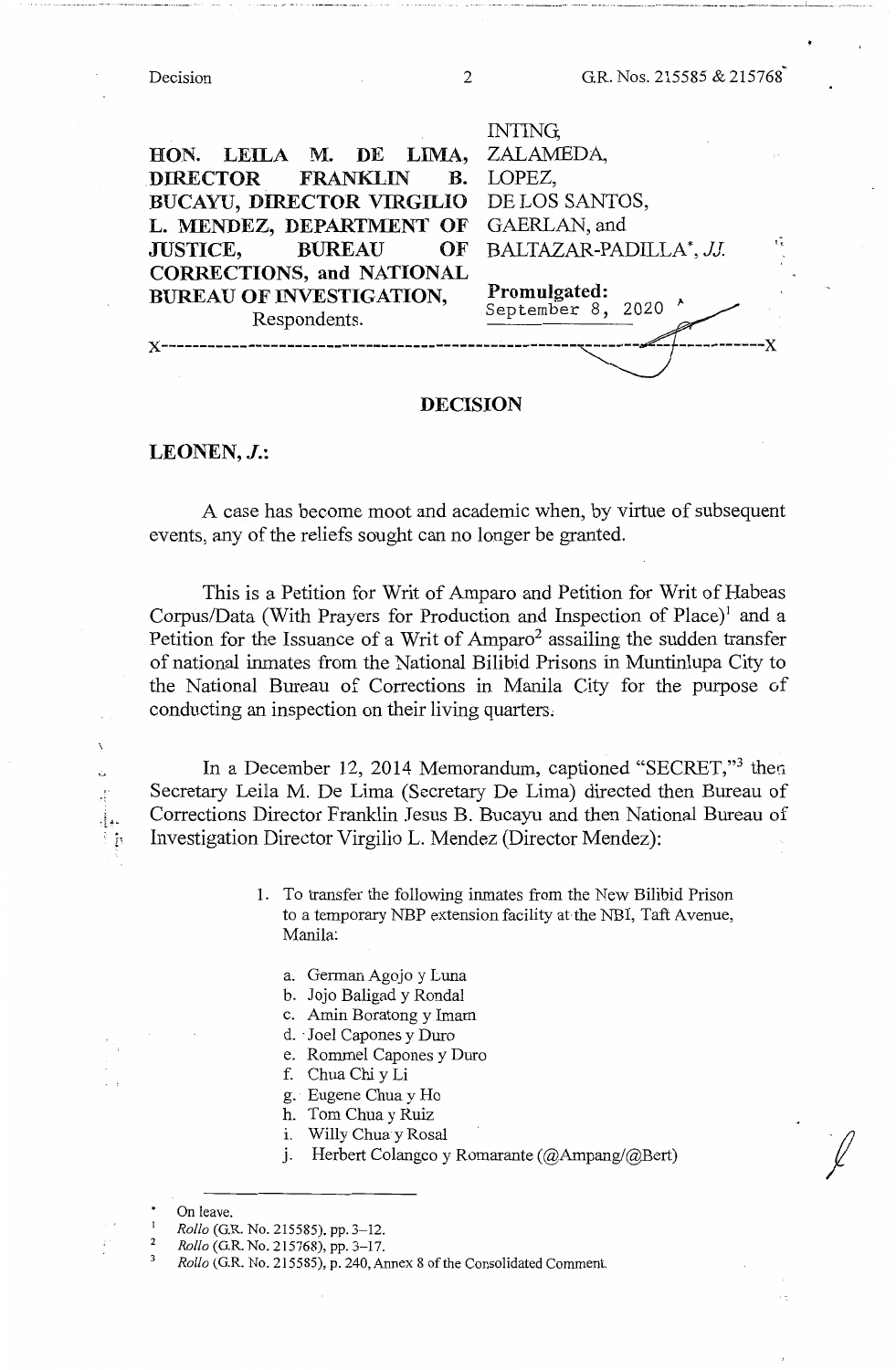- k. Clarence Dongail y Domingo
- 1. Shi Jian y Hui (@Jacky Sy King)
- m. Benjamin Marcelo y Tubay
- n. Noel Martinez y Golloso
- o. Michael Ong y Chan
- p. George Sy y Rifioza
- q. Vicente Sy y Madlangbayan
- r. Willy Sy y Yu
- s. Wu Tuan y Yuan (@Peter Co)
- t. Xu You y Kwang (@Jhonny Co/@Tony Co)
- 2. To conduct search on the abovementioned inmates' quarters, which are suspected to contain illegal drug precursors and paraphernalia, illegal drugs (metamphetamine hydrochloride), firearms and other weapons, cash, mobile phones, laptops, other communication gadgets, and other miscellaneous contrabands, and to forthwith seize and confiscate any illegal and/or prohibited items.
- 3. To undertake intensive investigation and case build-up towards the end of filing appropriate cases, as may be warranted by the results of the foregoing operations, against inmates and BuCor officials or employees who may be found involved or liable.

Coordination with the Philippine National Police (PNP), Philippine Drug Enforcement Agency (PDEA) and the Presidential Anti-Organized Crime Commission (PAOCC) shall be made in the final staging of the above major operations.<sup>4</sup>

This activity was conducted as a result of several months of intelligence reports investigating the alleged conduct of illegal activities by some inmates inside the New Bilibid Prison. The alleged illegal activities "included the operation of a narcotics trade through mobile phones, laptops, and internet equipment illegally brought inside the [New Bilibid Prison], enabling incarcerated [New Bilibid Prison] inmates to communicate with their contacts (i.e., couriers and buyers)."<sup>5</sup>

On December 15, 2014, members of the Department of Justice, National Bureau of Investigation, Bureau of Corrections, Presidential Anti-Organized Crime Commission, Philippine Drug Enforcement Agency, National Capital Region Police Office, Special Action Force, and Muntinlupa Police conducted a surprise raid on the living quarters *(kubol)* of 20 inmates of the New Bilibid Prison classified as High-Risk/High Profile.<sup>6</sup>

As a result of the surprise raid, several illegal and contraband items were recovered from the inmates, listed in a Memorandum<sup>7</sup> dated December

 $\dot{\rm th}$ 

Id. at 240-241.

*<sup>5</sup> Rollo* (G.R. No. 215768), p. 359, OSG Memorandum.

<sup>6</sup>Id. at 359-360. The December 12, 2014 Memorandum actually mentions 20 inmates but only 19 inmates were transferred.

<sup>7</sup>*Rollo* (G.R. No. 215585), pp. 290-296.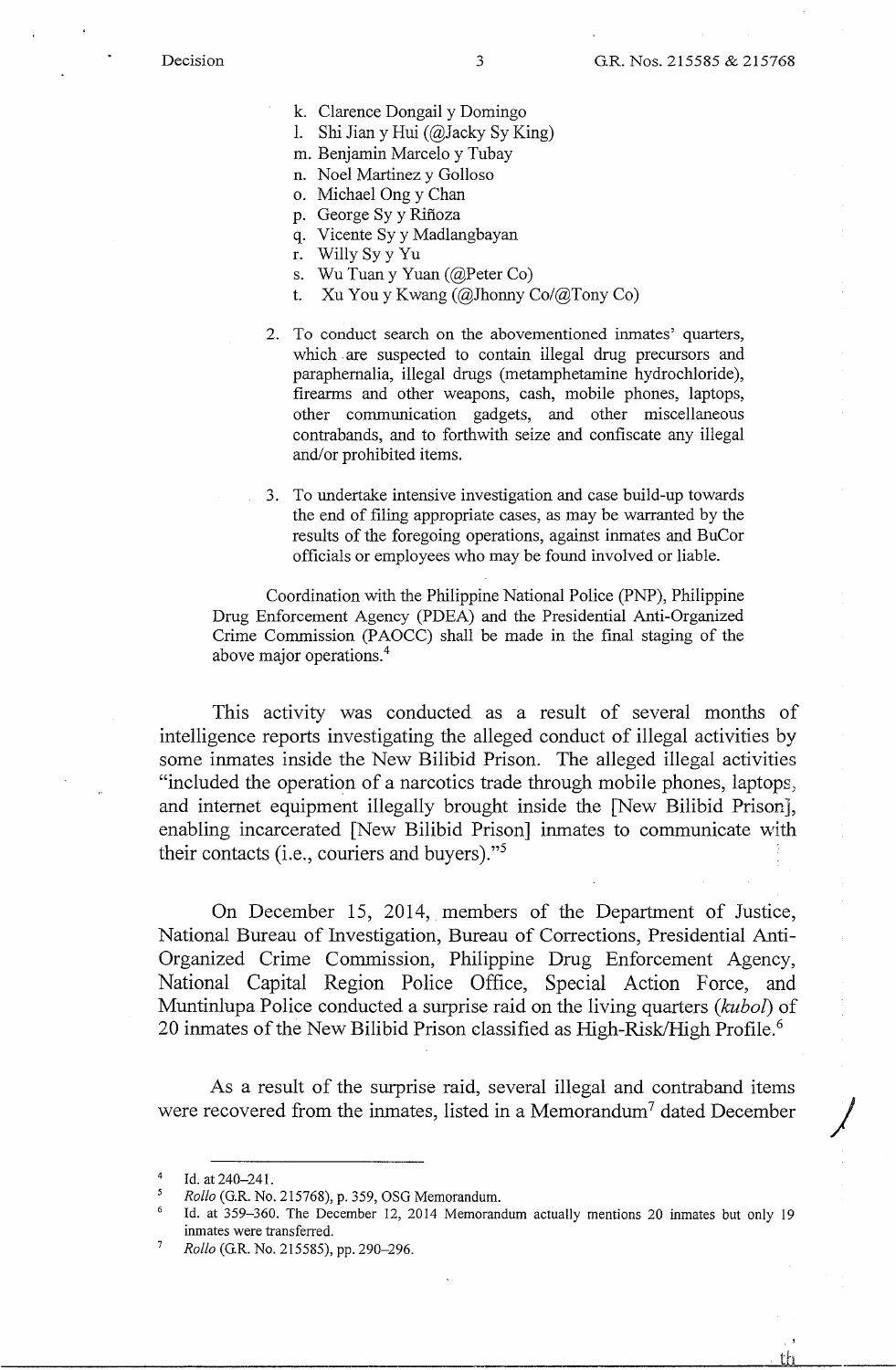16, 2014 from the Deputy Director for Intelligence Service of the National Bureau of Investigation:

#### **PETER CO-**

*Items recovered during the body search:* 

1. Cash-P169,000 2,600 US dollars

*Items recovered from his kubol:* 

- 1. Cash-Pl,400,000
- 2. Five (5) sachets of suspected SHABU substance
- 3. Two (2) canisters of suspected SHABU substance
- 4. One (1) sachet of brown substance of suspected ILLEGAL DRUGS
- 5. Nine (9) improvised tooters
- 6. Two (2) used aluminum foils
- 7. One (1) Walther PPK FIREARM
- 8. One (1) Browning 9mm FIREARM
- 9. One (1) Taurus PT111 9mm FIREARM
- 10. One (1) Jerico 441B FIREARM
- 11. One (1) Versa caliber 380 FIREARM
- 12. One (1) Bushmaster 5.56 caliber ASSAULT RIFLE
- 13. Two (2) M16 fully loaded magazines
- 14. Four (4) PT111 fully loaded magazines
- 15. Three (3) fully loaded magazines for caliber .22
- 16. Two (2) fully loaded magazines for caliber 380
- 17. Two (2) fully loaded Jerico magazines
- 18. Forty-One (41) caliber .38 ammunitions
- 19. Money counter

#### **HERBERT ROMARANTE COLANGCO [sic]-**

#### *Items recovered during body search:*

1. Cash-P21,650

# *Items recovered from his kubol:*

- 1.  $Cash P221,000$
- 2. Five (5) ROLEX watches
- 3. One (1) CATIER [sic] watch
- 4. One (1) PATEK PHILIPPE watch
- 5. One (1) PANERAI watch
- 6. One (1) gold NECKLACE
- 7. One (1) jade NECKLACE
- 8. One (1) HERMES belt
- 9. One (1) HERMES wallet
- 
- 10. One (1) PRADA wallet
- 11. Two (2) LOUIS VUITTON wallet

#### **JOJO RONDAL BALIGAD** -

*Items recovered during body search:*  1. Cash - P84,000

#### *Items recovered from his kubol:*

1. Cash - P497,500

2. Two (2) plastic packs of suspected SHABU substance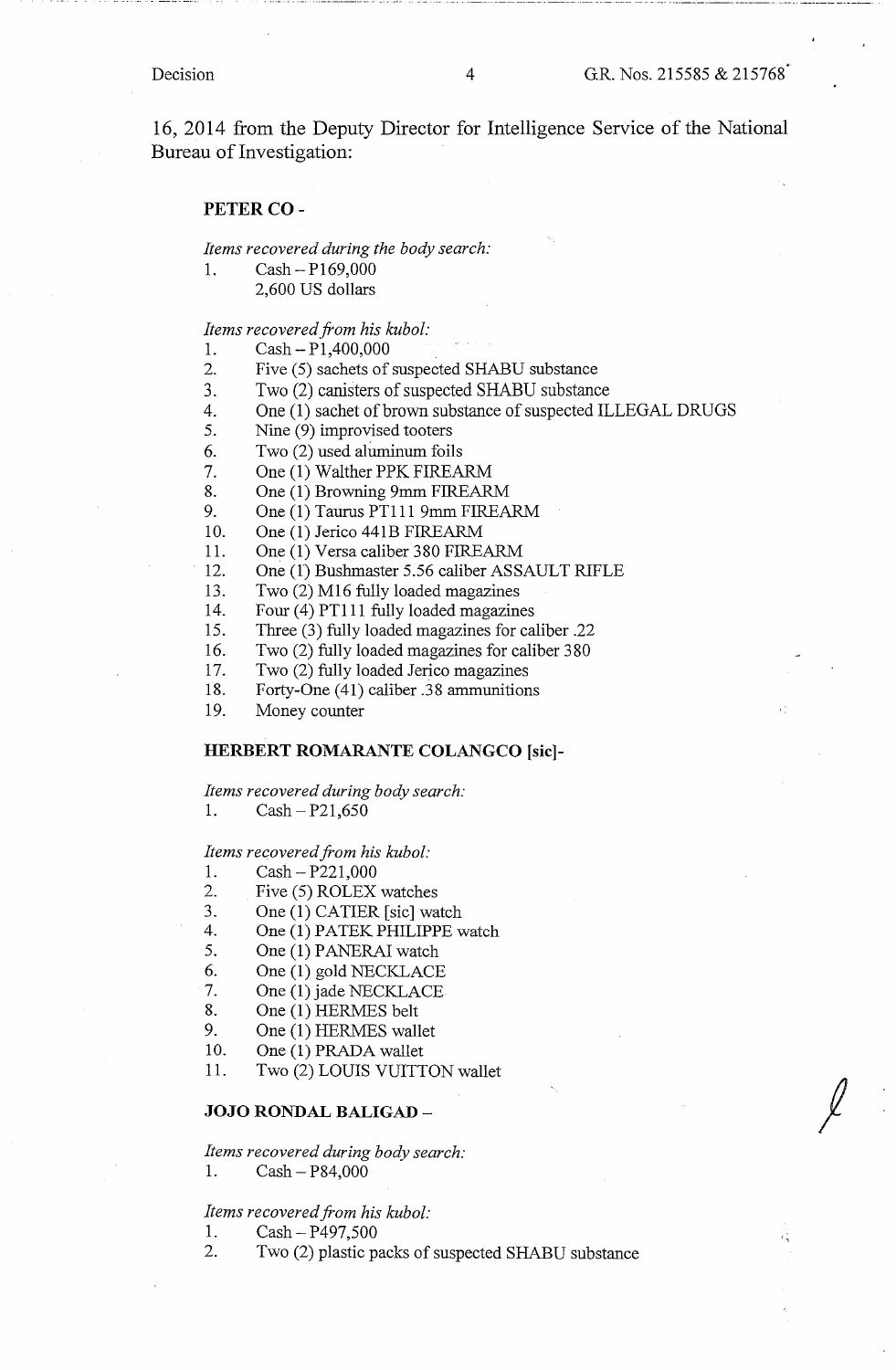ΥÊ

- 3. Two (2) Check booklets
- 4. Four (4) sim cards
- 5. Two (2) cellphones
- 6. Suspected drug paraphernalia
- 7. One (1) RCBC Passbook
- 8. One (1) RING
- 9. One (1) BRACELET

### **CLARENCE DOMINGO DONGAIL** -

# I *Items recovered during body s,earch:*  NONE

# *Items recovered from his kubo1:*

- 1. Cash-P333,150
- 2. Eight (8) sachets of suspected SHABU substance
- 3. Seven (7) Syringes
- 4. One (1) Record Book '
- 5. Two (2) knives
- 6. One (1) Switchblade

## **NOEL GOLLOSO MARTINEZ** -

*Items recovered during body search:*  NONE

#### *Items recovered from his kubo7:*

1. Cash - P22,287

- 2. One (1) Saw Magic
- 3. Two (2) Nokia cellphones
- 4. Two (2) .45 caliber FIREARMS

#### **EUGENE CHUA** -

*Items recovered during body search:* 

1. Cash-P39,700

#### *Items recovered from his kubo/:*

- 1. Cash P534,850
- 2. Two (2) notebooks
- 3. One (1) Vault/Safe (Sentry)

#### **VICENTE SY-**

*Items recovered during body search:* 

1. Cash - P98,500

# *Items recovered from his kubol:*

- 1. One (1) Flat Screen TV
- 2. One (1) Clock with hidden Camera
- 3. One (1) Digital Video Recorder
- 4. One (1) Remote Control
- 5. One (1) AC/DC adapter
- 6. One (1) Vibrator (Silicon Jack Rabbit)
- 7. One (1) Massager (Biological Electromagnetic Wave)
- 8. One (1) set doorbell and switch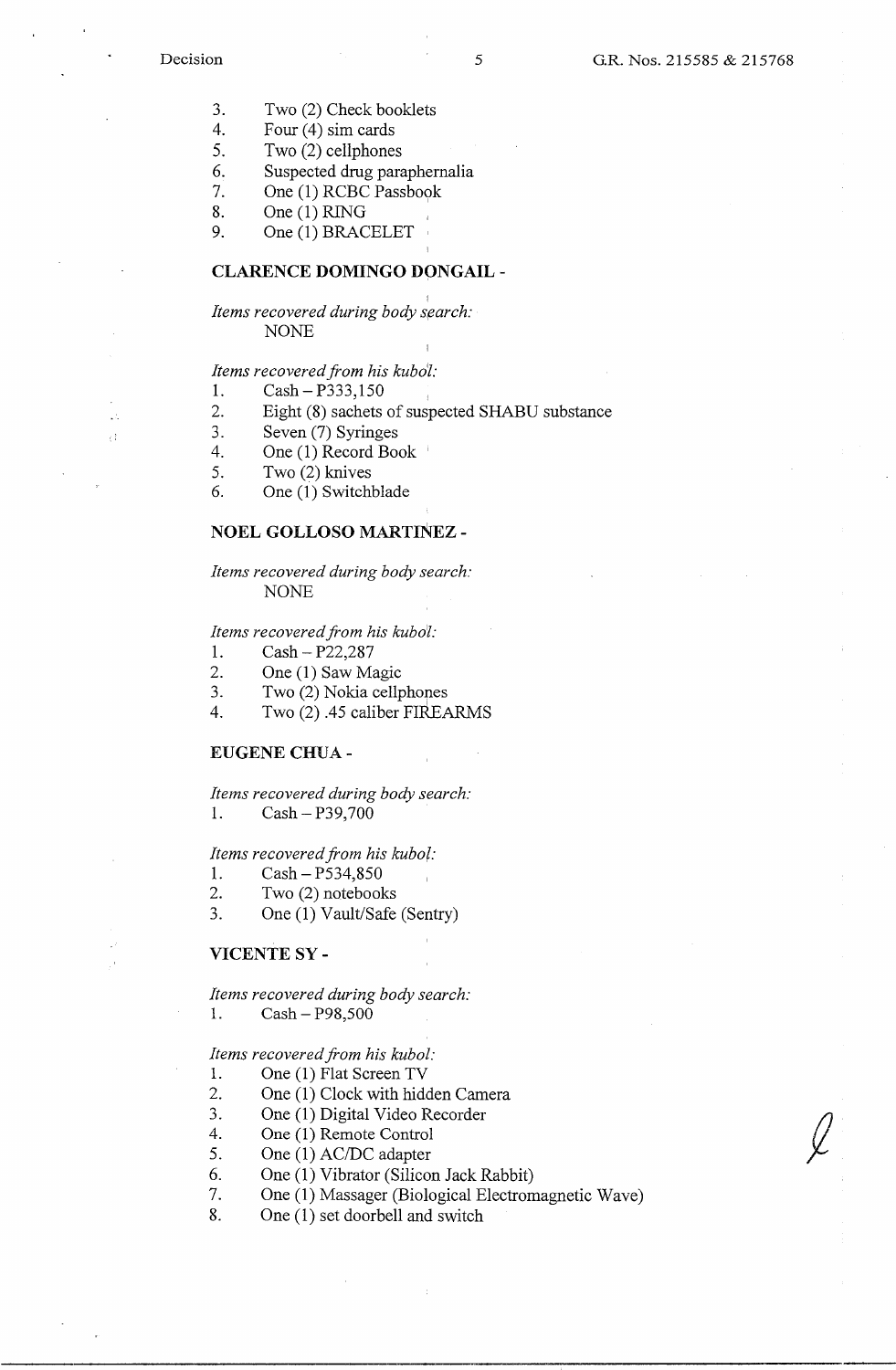# Decision

# **JACKY KING-**

*Items recovered during body search:* 

1. Cash-P126,150

1 US dollar

100 yen

2. One (1) NECKLACE

*Items recovered from his kubol:* 

- 1. Cash-P412,250
- 2. Three (3) blank Security Bank Checks
- 3. One (1) USB

### **MICHAEL ONG** -

*Items recovered during body search:* 

1. Cash- P9,400

*Items recovered from his kubol:* 

- 1. Cash-Pl,700
- 2. One (1) sim card
- 
- 3. Seven (7) knives<br>4. Four (4) screwdri Four (4) screwdrivers
- 5. Five (5) scissors
- 6. Three (3) empty plastic sachets<br>7. One (1) dozen forks
- One (1) dozen forks

#### **WILLY CHUA-**

*Items recovered during body search:*  1. Cash-P9,400

*Items recovered from his kubol:*  1.  $Cash - P11,450$ 

**TOM CHUA-**

· *Items recovered during body search:*  1. Cash - P30,200

*Items recovered from his kubol:* 

- 1. One (1) Nokia 6120 cellphone with SIM
- 2. Two (2) micro sim card (Smart)
- 3. One (1) micro sim (Globe)

# **SAM LI CHUA-**

*Items recovered during body search:*  1. Cash-P87,000

*Items recovered from his kubol:* 

1.  $Cash - P681,578$ <br>2. One (1) flat scree

- One (1) flat screen TV
- 3. One (1) bag assorted chargers and cords
- 4. One (I) bag pornographic DVD's
- 5. Three (3) logbooks

 $\cdot$  [ ]

 $\frac{1}{2}$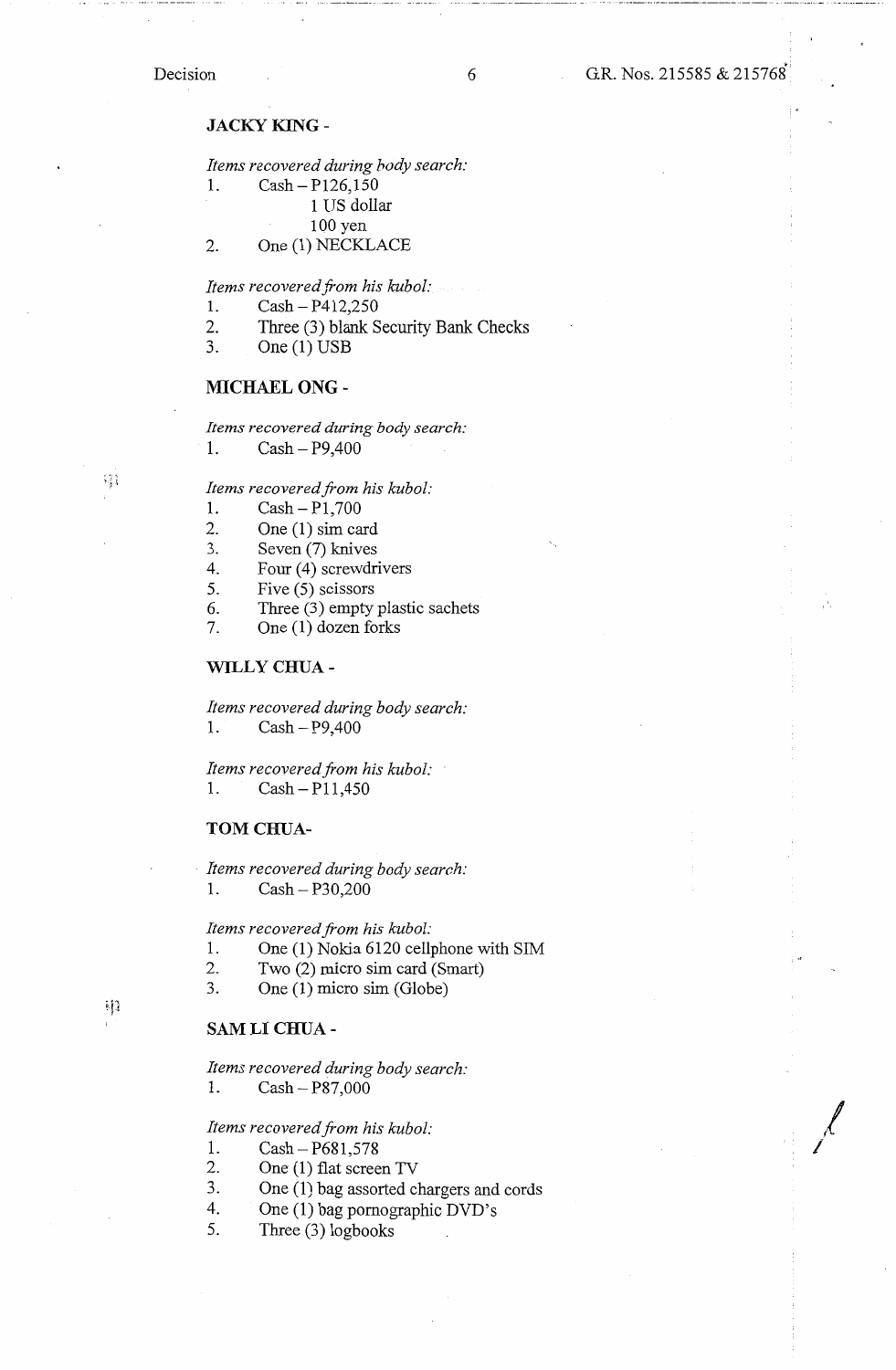# **WILLY SY-**

*Items recovered during body search:*  NONE

*Items recovered from his kubol:*  1. Cash - P50,520

#### **ROMMEL DORO CAPONES** -

*Items recovered during body search:*  1. Cash-P69,000

*Items recovered from his kubol:*  NONE

### **JOEL DORO CAPONES** -

*Items recovered during body search:* 

1. Cash-P33,250

- 1 US dollar
- 5 Malaysian Ringgits
- 1 Qatar Riyal
- P20 (old demonetized bill)

*Items recovered from his kubol:*  1. Cash-P30,000

#### **GERMAN LUNA AGOJO** -

*Items recovered during body search:* 

- 1.  $Cash P83,000$
- 2. One (1) ROLEX watch

#### *Items recovered from his kubol:*

- 1. One (1) SONY Bravia flat screen TV
- 2. One (1) Condura air conditioner
- 3. One (1) SONY DVD player
- 4. One (1) Play Station 3
- 5. One (1) Arrow video recorder
- 6. One (1) BOSS speaker system
- 7. Five (5) satellite amplifiers
- 8. Two (2) tennis rackets
- 9. One (1) TECHNOMARINE watch
- 10. One (1) G SHOCK watch
- 11. One (1) BERING watch
- 12. One (1) EMPORIO ARMANI watch
- 13. One (1) gold ring with diamonds
- 14. One (1) RADIO RECEIVER
- 15. One (1) RADIO HANDSET
- 16. One (1) safe/vault
- 17. Three (3) pairs assorted signature shoes
- 18. Five (5) pairs assorted signature slippers
- 19. One (1) stainless necklace
- 20. One (1) BULGARI handbag
- 21. Two (2) Rayban eyeglasses
- 22. Two (2) Sony 3D eyeglasses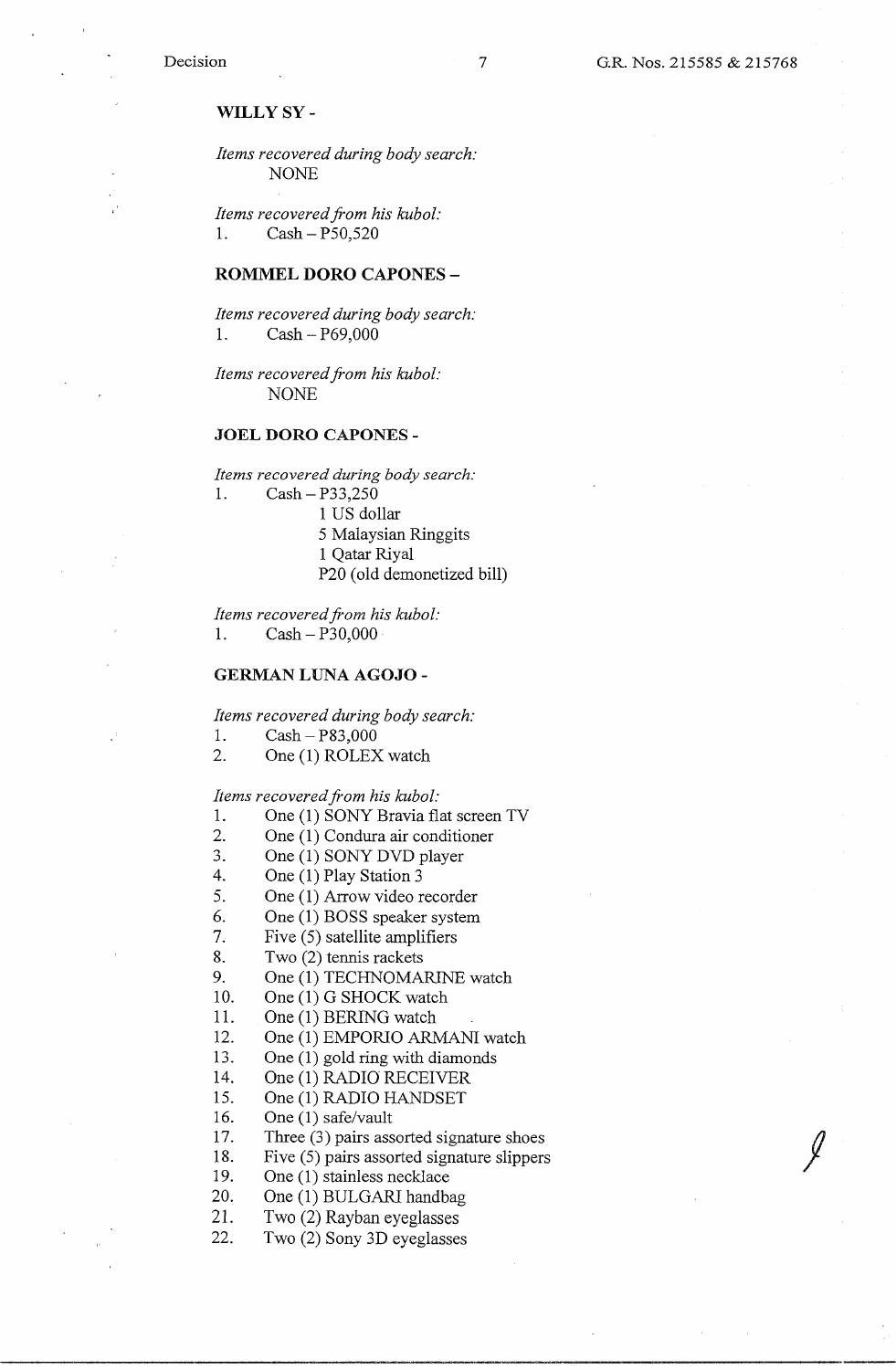Ś

 $\mathcal{L}$ 

 $\frac{1}{\sqrt{2}}$ 

άf

*I* 

23. Twelve (12) imported perfumes

24. One (1) power bank

25. One (1) vibrator

26. One (1) pack assorted ladies' accessories

#### **AMIN IMAM BURATONG** -

*Items recovered during body search:*  1. Cash-P20,100

*Items recovered from his kubol:*  NONE

# **TONY CO-**

*Items recovered during body search:*  1.  $Cash - P42,000$ 

*Items recovered from his kubol:*  NONE

# **GEORGESY**

*Items recovered during body search:*  1.  $Cash - P17,820$ 

*Items recovered from his kubol:* 

(Not subjected to a search since his dormitory was reported to have been moved to another location)<sup>8</sup>

The 19 inmates were subsequently transferred to the New Bilibid Prison Extension Facility in the National Bureau of Investigation compound in Taft Avenue, Manila while their living quarters were dismantled. $9$ 

On December 19, 2014, Memie Sultan Boratong (Boratong), the wife of inmate Amin Imam Boratong, filed a Petition for Writ of Amparo and Petition for Writ of Habeas Corpus/Data (With Prayers for Production and Inspection of Place)<sup>10</sup> with this Court, docketed as G.R. No. 215585.

Amin Imam Boratong was convicted by the Pasig Regional Trial Court, Branch 154 in 2006 for violation of Republic Act No. 9165 for allegedly operating a *"shabu tiangge"* in Pasig City. 11 Before the surprise raid, he was serving his sentence, pending appeal with the Court of Appeals, in New Bilibid Prison.<sup>12</sup>

12 Id.

<sup>&</sup>lt;sup>8</sup> Id. at 291-296.

<sup>9</sup>*Rollo* (G.R. No. 215768), p. 361, OSG Memorandum. 10 *Rollo* (G.R. No. 215585), pp. 3-12.

<sup>11</sup> Tarra Quismundo, *'Shabu tiangge' king loses appeal,* PHILIPPINE DAILY INQUIRER, January 30, 2015, <http:/ /newsinfo.inquirer.net/669010/shabu-tiangge-king-loses-appeal> (last accessed on September 8, 2020).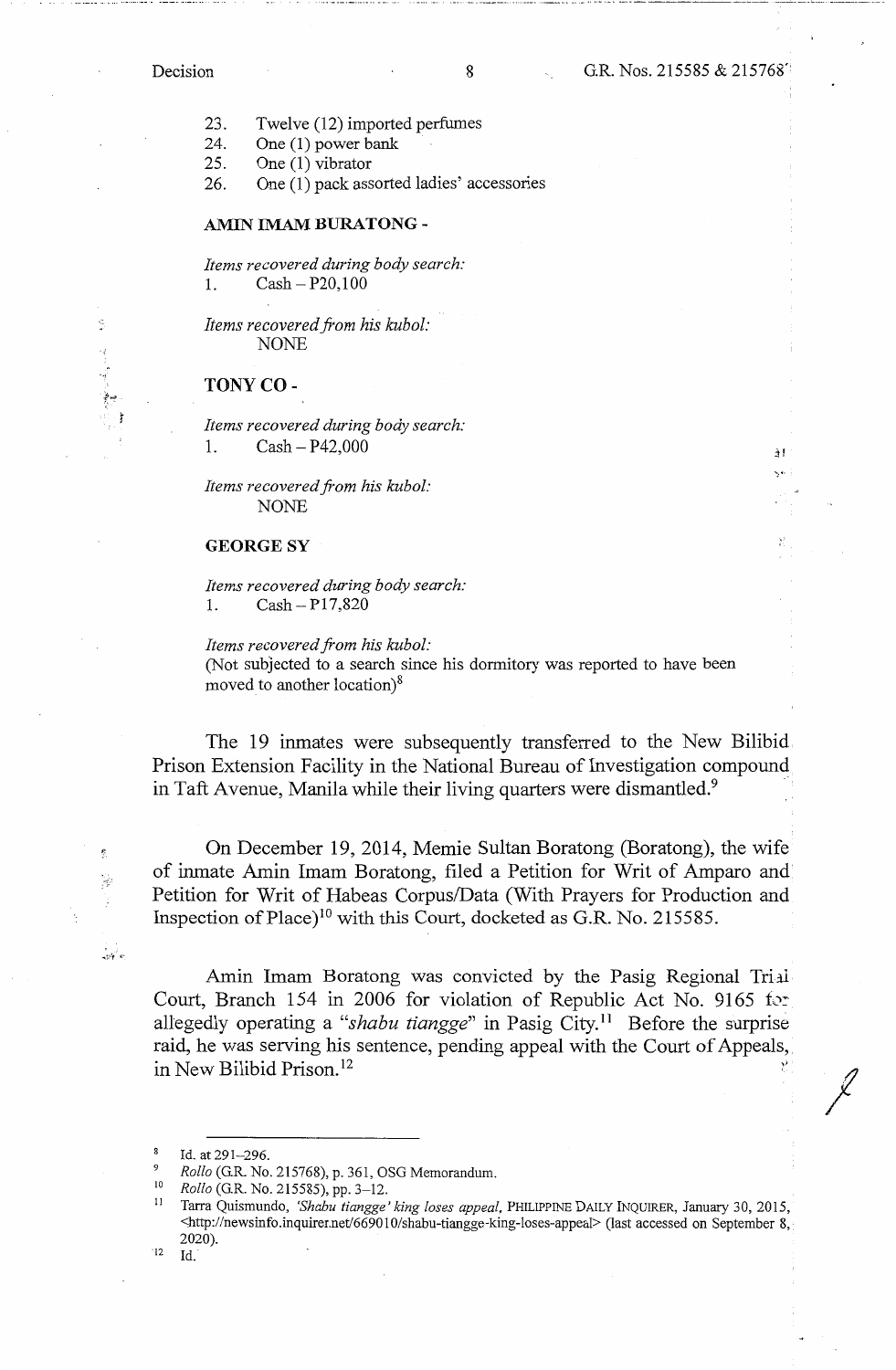S

 $\sim$ 

 $\frac{\zeta_2}{\delta d}$ 

. a

1

*I I* 

Another Petition for the Issuance of a Writ of Amparo<sup>13</sup> docketed as G.R. No. 215768 was filed by Anthony R. Bombeo (Bombeo), first degree cousin of inmate Herbert R. Colanggo (Colanggo ). The Petition alleged that Colanggo was kept incommunicado from his counsel and relatives during his transfer.<sup>14</sup>

Colanggo is said to be the leader of the Ozamis Holdup Gang, believed to have been responsible for a 2009 bank robbery that left 10 people dead. 15 On October 18, 2010, Colanggo was convicted by the <sup>L</sup>Regional Trial Court of Las Pifias, Branch 201 and sentenced to imprisonment of 12 years *prision mayor* maximum as minimum to 15 years and 6 months of *reclusion temporal* medium as maximum and was ordered to be detained at the New Bilibid Prison. His appeal is pending before the Court of Appeals. He also has cases pending before the trial courts of Pampanga and Quezon City. 16

Colanggo is also known as the Filipino music artist "Herbert C." He has his own YouTube channel, which shows a music video allegedly shot and produced in his music studio within his *kubol*.<sup>17</sup> On September 14, 2014, he was awarded by the Philippine Movie Press Club as its Star Awards Best New Male Recording Artist for 2014.<sup>18</sup> His platinum awardwinning album "Kinabukasan" is available for download in Apple iTunes. for US \$3.99. <sup>19</sup>

On January 13, 2015, this Court consolidated G.R. No. 215585 with G.R. No. 215768 and dismissed Boratong's petition for writs of amparo and habeas data. Respondents were also directed to comment on Boratong's petition for habeas corpus and Bombeo's petition for amparo.<sup>20</sup>

In a January 14, 2015 Memorandum,<sup>21</sup> then Director Mendez of the National Bureau of Investigation issued guidelines for the visitation of the

won-awards-for-his-music/story/> (last accessed on September 8, 2020). 19 Lindsay Murdoch, *Life of luxury in Manila prison: sauna, stripper bar, air-conditioning,* THE SYDNEY MORNING HERALD, December 30, 2014, <http://www.smh.com.au/world/life-of-luxury-in-manilaprison-sauna-stripper-bar-airconditioning-20141229-12fdor.html> (last accessed on September 8, 2020). 20 *Rollo* (G.R. No. 215585), pp. 19-20 and *rollo* (G.R. No. 215768), pp. 19-A-20. 21 *Rollo* (G.R. No. 215585), p 243.

<sup>&</sup>lt;sup>13</sup> *Rollo* (G.R. No. 215768), pp. 3–17.

<sup>14</sup> Id. at 5. he 15 Gerry Lirio, *Inside Bi/ibid,* ABS-CBN NEWS ONLINE, November 17, 2014, <http://news.abscbn.com/focus/11/17/14/inside-bilibid> and Lindsay Murdoch, *Life of luxury in Manila prison: sauna, stripper bar, air-conditioning,* THE SYDNEY MORNING HERALD, December 30, 2014, <http://www.smh.com.au/world/life-of-luxury-in-manila-prison-sauna-stripper-bar-airconditioning-20141229-12fdor.html> (last accessed on September 8, 2020).<br><sup>16</sup> *Rollo* (G.R. No. 215768), p. 4.<br><sup>17</sup> **Ioel Lossin** Comvist produces music video right inside Bilibid

<sup>17</sup>Joel Locsin, *Convict produces music video right inside Bi/ibid studios,* GMA NEWS ONLINE, December 16, 2014, <https://www.gmanetwork.com/news/news/metro/392847/watch-convict-produces-musicvideo-right-inside-bilibid-studios/story/> (last accessed on September 8, 2020)).

<sup>&</sup>lt;sup>18</sup> Rose-An Jessica Dioquino, *Convict who turned Bilibid unit into 'studio' won awards for his music*, GMA NEWS ONLINE, December 19, 2014, <https://www.gmanetwork.com/news/news/metro/392956/convict-who-tumed-bilibid-unit-into-studio-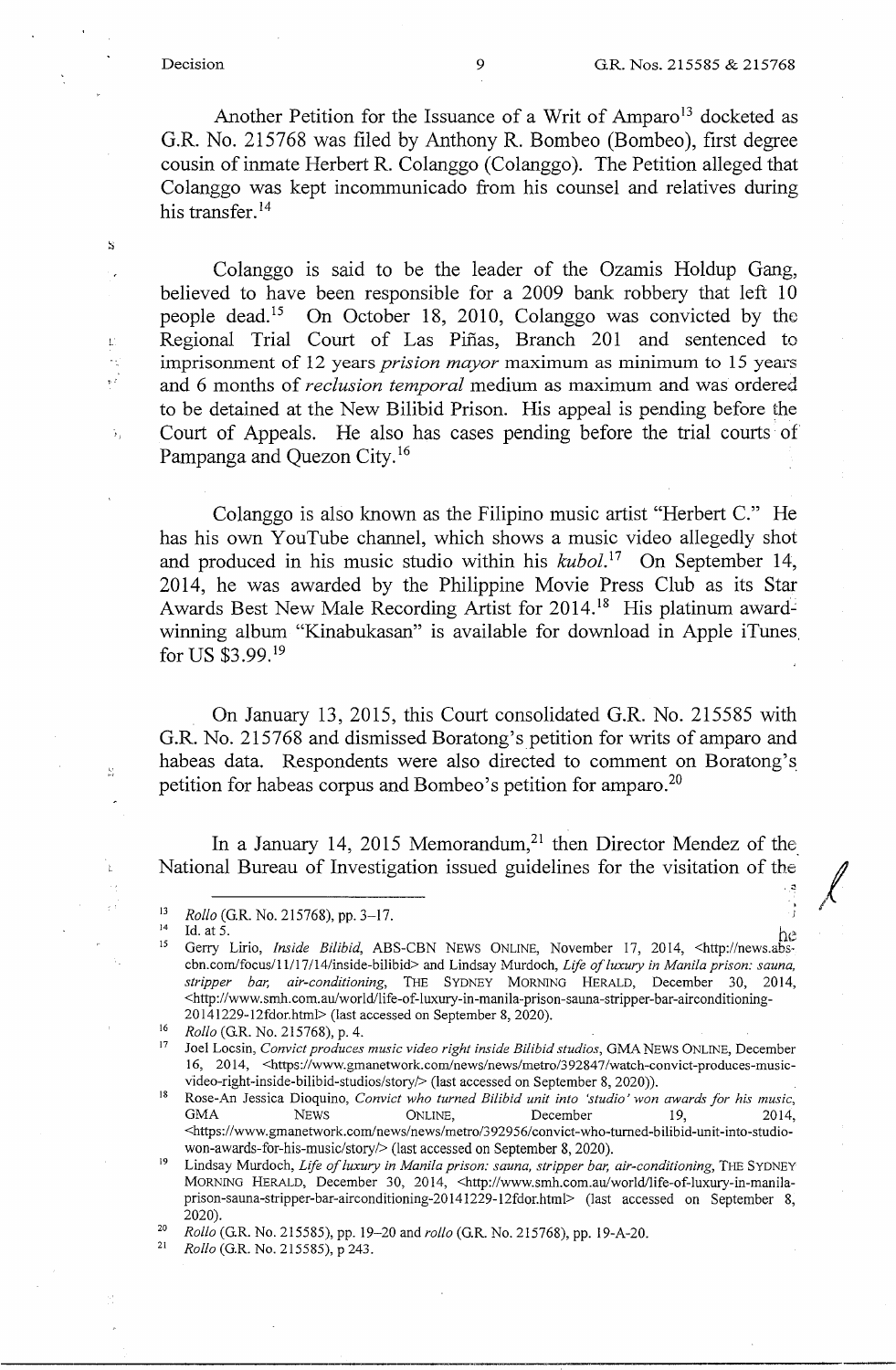··•

ای د

*I* 

19 inmates. These guidelines were approved by then Secretary De Lima on January 23, 2015.<sup>22</sup> *January 23, 2015.<sup>22</sup>* 

The Office of the Solicitor General submitted its Consolidated Comment<sup>23</sup> on March 9, 2015 reporting that several petitions for amparo have been filed in the Court of Appeals by the relatives of the remaining 17 inmates.<sup>24</sup> After the filing of petitioners' respective Replies,<sup>25</sup> the parties were directed to submit their Memoranda.<sup>26</sup>

Petitioner Boratong alleged that when the Petition was filed, Amin Imam Boratong was denied access to his counsel and visitation from his relatives.<sup>27</sup> She also insists that there was no reason to transfer her husband from the National Bilibid Prison to the National Bureau of Investigation since his conviction was still pending appeal.<sup>28</sup> His summary transfer to "a place where armed authorities are ubiquitous" and incommunicado status, she argues, were equivalent to an enforced disappearance, which should. have justified the issuance of a writ of amparo.<sup>29</sup>

Petitioner Boratong further insists that when her husband "w\\$3 unceremoniously handcuffed and transferred to the NBI without any reason afforded to him and without authority of the courts," he was "in effect abducted from the facility where he should be incarcerated."30 Petitioner Boratong claims that the threat to her husband's life and security was still pervasive despite the subsequent grant of visitation rights since the grant w2s only to be given upon approval of request, implying that consent to visitation could be withheld at any time. $31$  She also pointed out that visitation hours only provided for eight hours a day for two days to be divided among the visitors of 19 inmates. $32$ 

Petitioner Boratong claims that a writ of habeas data should have been issued, arguing that no documents were given identifying her husband as "high risk" that would justify his transfer to the National Bureau of Investigation and subsequently to Building 14, the National Bilibid Prison facility for holding high risk inmates.<sup>33</sup> She further claims that there was no information given as to her husband's involvement in the alleged illegal

ាក្ស

•• ·-11'·

<sup>22</sup> Id.<br>
23 Id. at 125-171.<br>
24 Id. at 127-128.<br>
25 Id. at 328-349 and 350-362.<br>
<sup>26</sup> Id. at 326-G-326-H. Only petitioner Boratong and respondents submitted their Memoranda. Petitioner. Bombeo submitted a Manifestation stating that he was adopting his Petition as his Memorandum.  $T_{\text{eff}}$ Office of the Solicitor General submitted its Memorandum on October 6, 2015 (rollo (G.R. 116). 215768), pp. 355-400).<br><sup>27</sup> *Rollo* (G.R. No. 215768), p. 326.<br><sup>28</sup> Id. at 327.

<sup>29</sup> Id.<br>
30 Id. at 332.<br>
31 Id. at 333–334.<br>
32 Id. at 334.<br>
33 Id. at 335.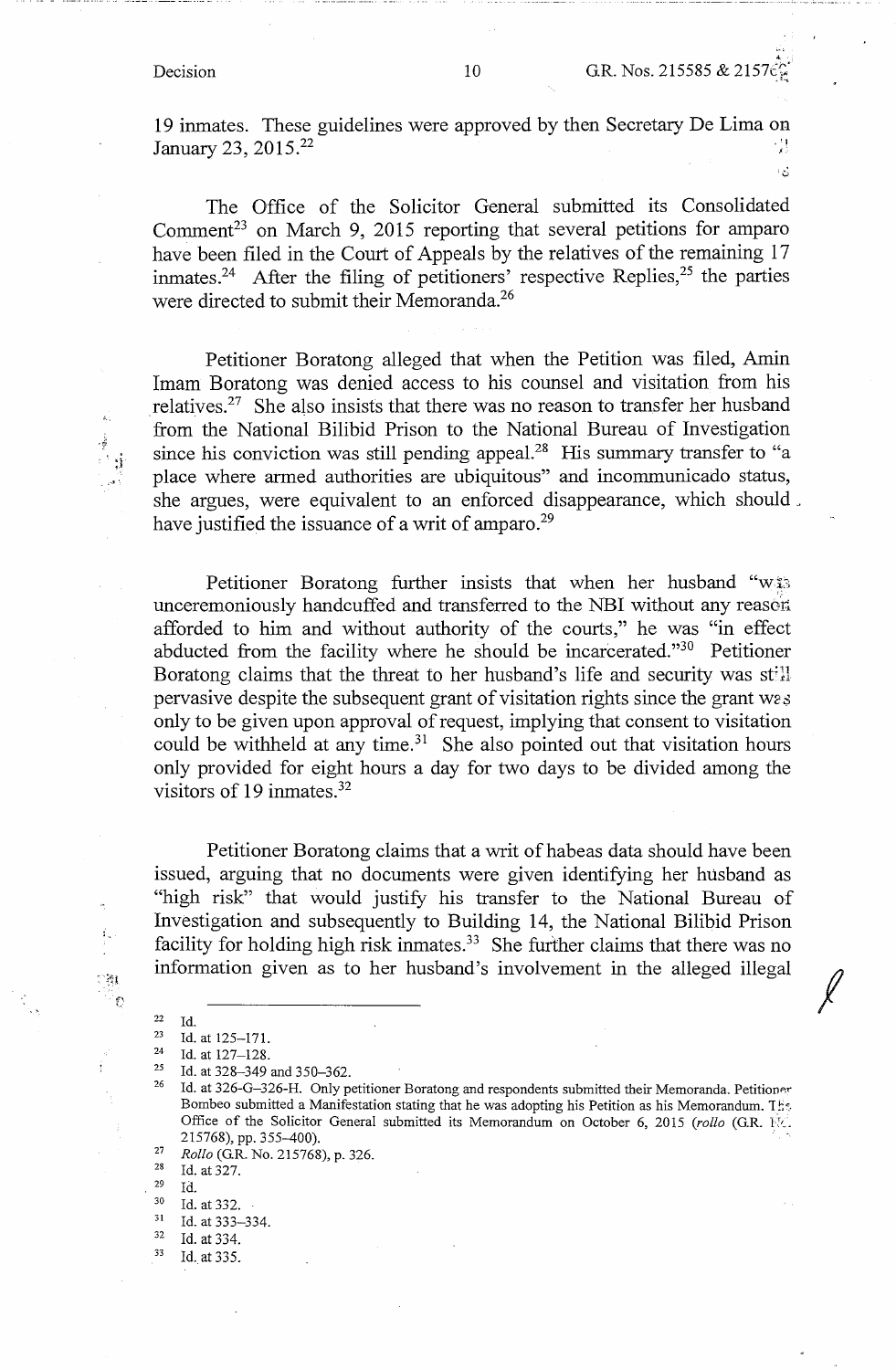*17 I* 

activities inside New Bilibid Prison since no luxury items were found in his *kubol* during the surprise raid. 34 She points out that it was also doubtful that the Secretary of Justice can transfer any inmate without a valid court order.<sup>35</sup> Petitioner Boratong concludes that a petition for a writ of habeas corpus is a challenge on the legal basis of detention. Thus, she questions the legality of Amin Imam Boratong's continued confinement in Building 14 as he was "allowed unhampered access to counsel and a more indulgent visitation rights" in his previous *kubol. <sup>36</sup>*

Petitioner Bombeo, on the other hand, argues that Colanggo's "incommunicado detention" is identical to an enforced disappearance or at least a threat of enforced disappearance.<sup>37</sup> He posits that "a person under detention, totally cut off from society, cut off from any communication from his counsel and people concerned for his safety, whereabouts, status and health, is a victim of an enforced or voluntary disappearance."<sup>38</sup> He insists that Colanggo's constitutional right to counsel "cannot be denied by the public officer or the government agency having custody of the detainee."<sup>39</sup> He asserts that respondents' reasoning that "there was a need for Mr. Colanggo to be restrained from his 'criminal network"' was an insult to his counsel since respondent assumed that his counsel had ties to this alleged criminal network. 40

The Office of the Solicitor General, meanwhile, argues that the Petitions should be dismissed for being moot.<sup>41</sup> It points out that the inmates had already been returned to the National Bilibid Prison facility in Building 14<sup>.42</sup> It also notes that the reliefs sought by petitioners, that is, the grant of visitation rights and the return of the inmates to the National Bilibid Prison, has already been granted by subsequent events.<sup>43</sup>

Nonetheless, the Office of the Solicitor General argues that the writ of amparo is only available to threats of extralegal killings and enforced disappearances, none of which petitioners suffer from. It asserts that the Rule on Amparo requires respondents to state the steps or actions taken to determine the fate and whereabouts of the aggrieved party in the return, which respondent in this case cannot comply with since the location of the inmates is known to all individuals, including their counsels.<sup>44</sup> It likewise points out that visitation rights is not a relief available in a writ of amparo $345$ 

44 Id. at  $369 - 371$ .<br>45 Id. at  $371 - 372$ .

 $^{34}$  Id. at 336.<br> $^{35}$  Id.

<sup>35</sup> Id.

<sup>36</sup> Id. at 337. 37 *Rollo* (G.R. No. 215768), p. 8.

<sup>&</sup>lt;sup>38</sup> Id.<br><sup>39</sup> Id. at 10.<br><sup>40</sup> Id. at 364.<br><sup>41</sup> Id. at 365. It reported, however, that inmate George Sy died on July 1, 2015 at the Jose Memorial

Center while inmate German Agojo was admitted at the Philippine General Hospital.<br>
<sup>43</sup> Id. at 365–366.<br>
<sup>44</sup> Id. at 369–371.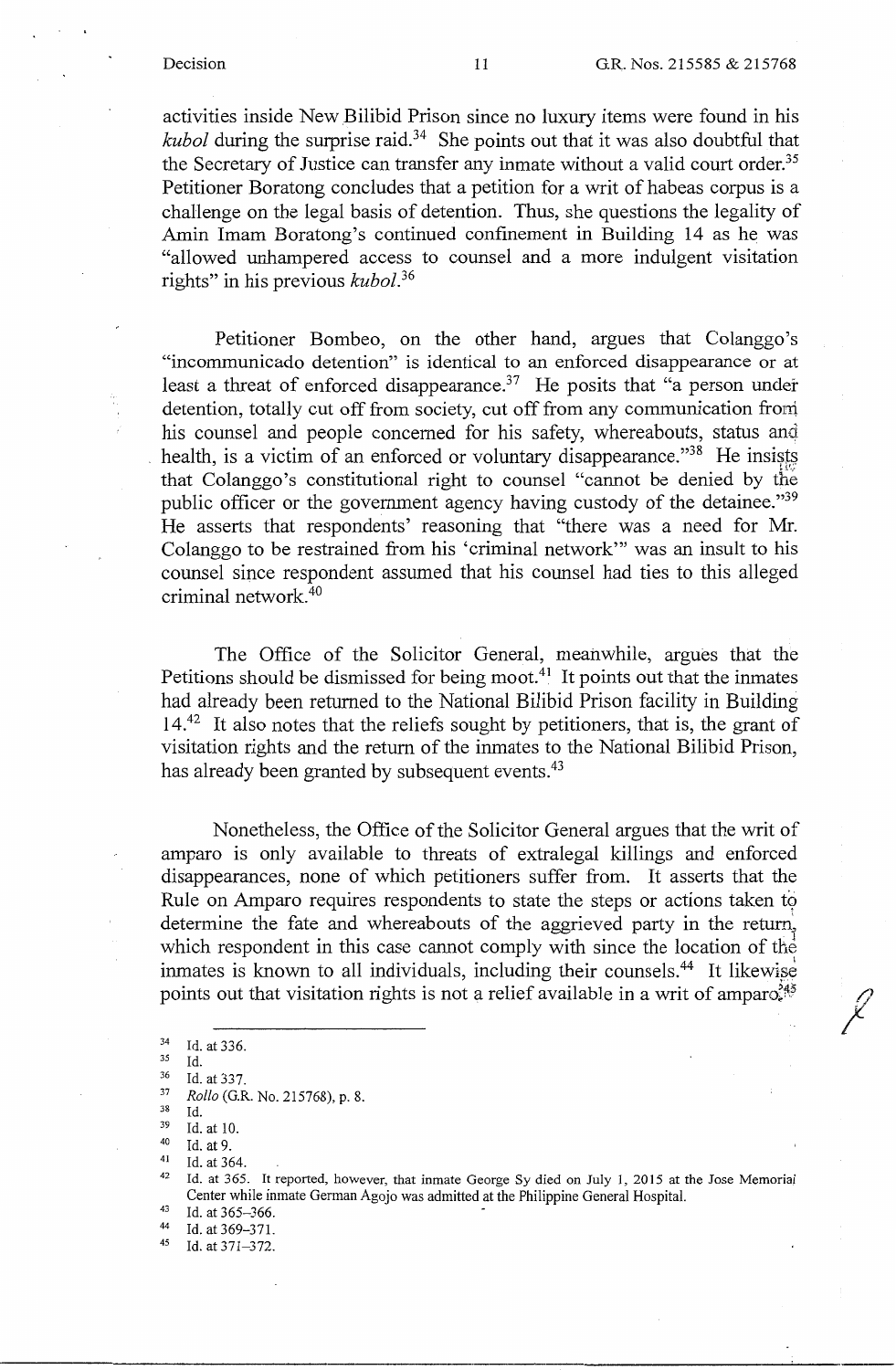ij

,.,, ' . ·.) ... -~ t....,

*I* 

It argues that no threat to the right to security was present since the transfors were made to address the alleged illegal activities inside the Maximum Security Compound, and none of the inmates were maltreated during their detention in the National Bureau of Investigation.<sup>46</sup>

The Office of the Solicitor General likewise contends that the writ of habeas corpus was an improper remedy since it was shown that the restraint of liberty is by virtue of a valid legal process.<sup>47</sup> It asserts that under Republic Act No. 10575, the Secretary of Justice had administrative supervision over the Bureau of Corrections, and thus, had the authority to transfer inmates.<sup>48</sup> It also pointed out that the same law gives the Bureau of Corrections Director General authority over the safekeeping of the inmates.49 It argues that it was necessary to restrict the inmates' visitation privileges in order to prevent the continuation of illegal activities inside the prison compound.<sup>50</sup> It maintains that petitioners were not held It maintains that petitioners were not held incommunicado since the restriction was only temporary, and they were not prohibited from speaking with other inmates, prison guards, or any person permitted by respondents.<sup>51</sup> Finally, it submits that petitioners were new deprived of the right to counsel since the right is only available in custodial  $\mathbb{R}$  investigations and criminal proceedings, not in the transfer of national  $\frac{1}{24}$  inmates who have already been convicted.<sup>52</sup>

While the Petitions present several compelling substantial issues; whether these could be passed upon or not depends on the primary procedural issue of whether the Petitions have already been mooted by the subsequent events.

I

At first glance, the Petitions appear to have already been rendered moot. Petitioners' relatives had already been returned to the National Bilibid Prison facility in Building 14<sup>53</sup> and the grant of visitation rights had also been restored.54 In *David v. Macapagal-Arroyo: <sup>55</sup>*

A moot and academic case is one that ceases to present a justiciable controversy by virtue of supervening events, so that a declaration thereon would be of no practical use or value. Generally,

ali<br>P

<sup>46</sup> Id. at 375-377.<br>
47 Id. at 378-379.<br>
48 Id. at 384-385.

<sup>&</sup>lt;sup>49</sup> Id. at 385.

<sup>&</sup>lt;sup>50</sup> Id. at 387.<br>
<sup>51</sup> Id. at 389–391.<br>
<sup>52</sup> Id. at 392–396.

It reported, however, that inmate George Sy died on July 1, 2015 at the Jose Memorial Center while inmate German Agojo was admitted at the Philippine General Hospital (OSG Memorandum, p. 11).<br>
<sup>54</sup> *Rollo* (G.R. No. 215768), pp. 365-366.<br>
522 Phil. 705 (2006) [Per J. Sandoval-Gutierrez, En Banc].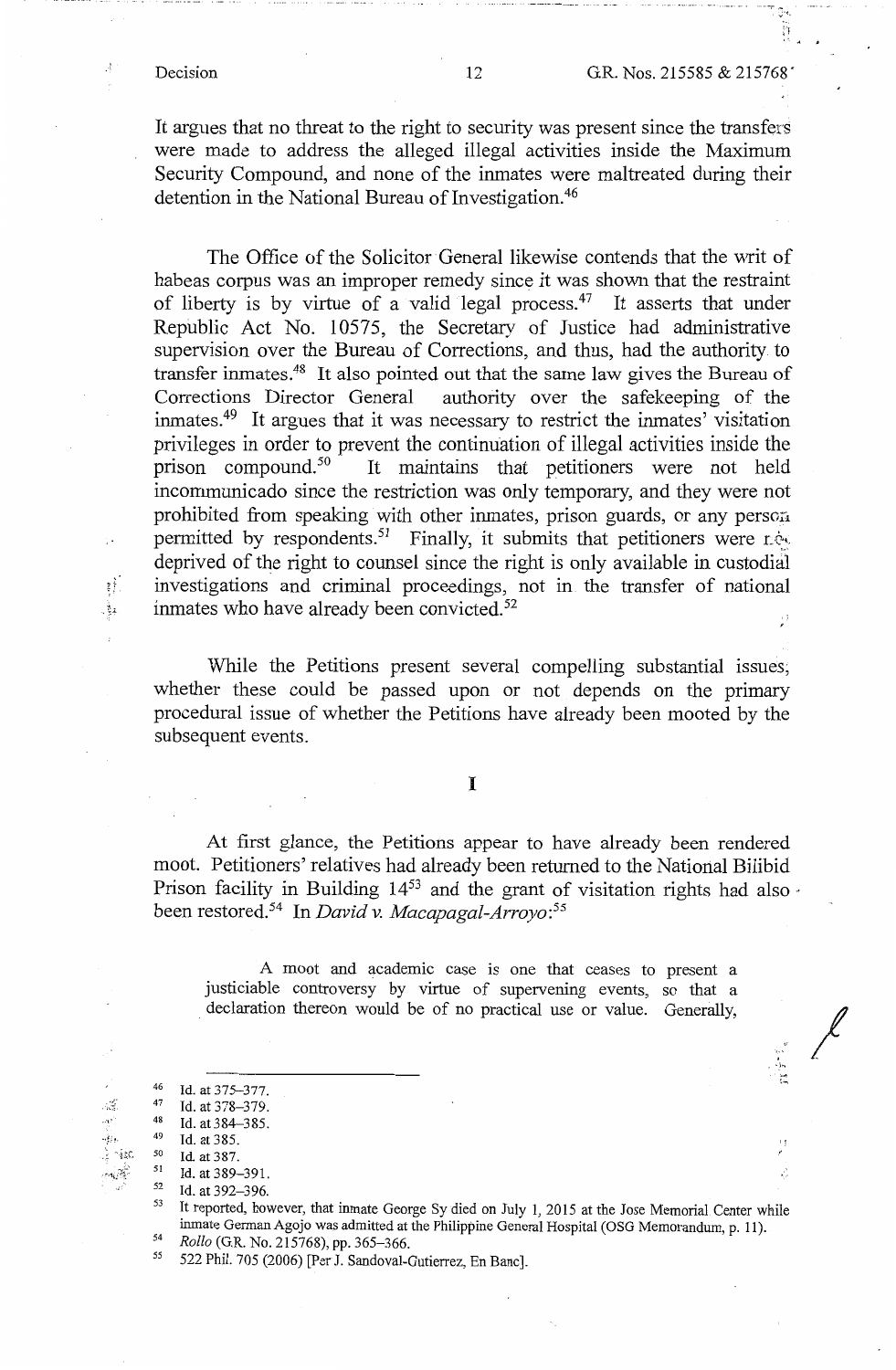$\pm5^\circ$ 

courts decline jurisdiction over such case or dismiss it on ground of mootness. 56

This Court, however, is not precluded from deciding cases otherwise moot if *''first,* there is a grave violation of the Constitution; *second,* the exceptional character of the situation and the paramount public interest are involved; *third,* when the constitutional issue raised requires formulation of controlling principles to guide the bench, the bar, and the public; and *fourth,*  the case is capable of repetition yet evading review."57 In this case, this Court takes the occasion to discuss a few points raised by the parties.

In *Toyota* v. *Ramos,58* Gerry Toyoto, Eddie Gonzales and Dominador Gabiana were arrested and charged for conducting a rally along Navotas on October 23, 1983 in violation of the Anti-Subversion Act. They moved to dismiss the case, which the trial court granted, for lack of evidence. Despite the order of dismissal, they were not released from detention on the ground that a Preventive Detention Action had been issued against them. Thus, they filed an application for the issuance of a writ of habeas corpus. When the writ was returned, respondents alleged that the petition was already moot since petitioners had been released from detention. This Court, however, in granting the petition, held that the action can only be moot if petitioners can no longer be re-arrested:

Ordinarily, a petition for habeas corpus becomes moot and academic when the restraint on the liberty of the petitioners is lifted either temporarily or permanently. We have so held in a number of cases. But the instant case presents a different situation. The question to be resolved is whether the State can reserve the power to re-arrest a person for an offense after a court of competent jurisdiction has absolved him of the offense. An affirmative answer is the one suggested by the respondents because the release of the petitioners being merely "temporary" it follows that they can be re-arrested at any time despite their acquittal by a court of competent jurisdiction. We hold that such a reservation is repugnant to the government of laws and not of men principle. Under this principle the moment a person is acquitted on a criminal charge he can no longer be detained or re-arrested for the same offense. This concept is so basic and elementary that it needs no elaboration.<sup>59</sup>

In *Moncupa v. Enrile,* 60 Efren C. Moncupa was arrested and detained on April 22, 1982 on the allegation that he was a member of the National Democratic Front. After two separate investigations, it was found that he

<sup>56</sup> Id. at 753-754 citing *Province of Batangas v. Romulo,* 473 Phil. 806 (2004) [Per J. Callejo, Sr., En Banc]; *Banco Filipino Savings and Mortgage Bank v. Tuazon, Jr.,* 469 Phil. 79 (2004) [Per J. Austria~ Martinez, Second Division]; *Vda. De Dabao v. Court of Appeals*, 469 Phil. 938 (2004) [Per J. Austria<sup>1</sup> Marinez, Second Division]; and *Paloma v. Court of Appeals,* 461 Phil. 270 (2003) [Per J. Quisumbing, Second]; *Royal Cargo Corporation v. Civil Aeronautics Board,* 465 Phil. 719 (2004) [Per J. Callejo, Sr., Second Division]; and *Lacson v. Perez*, 410 Phil. 78 (2001) [Per J. Melo, En Banc].

<sup>57</sup>*Belgica v. Ochoa,* 721 Phil. 416, 522 (2013) [Per J. Perlas-Bernabe, En Banc]. 58 223 Phil. 528 (1985) [Per J. Abad Santos, En Banc]. 59 Id. at 532. 60 225 Phil. 19.1 (1986) [Per J. Gutierrez, Jr., En Banc].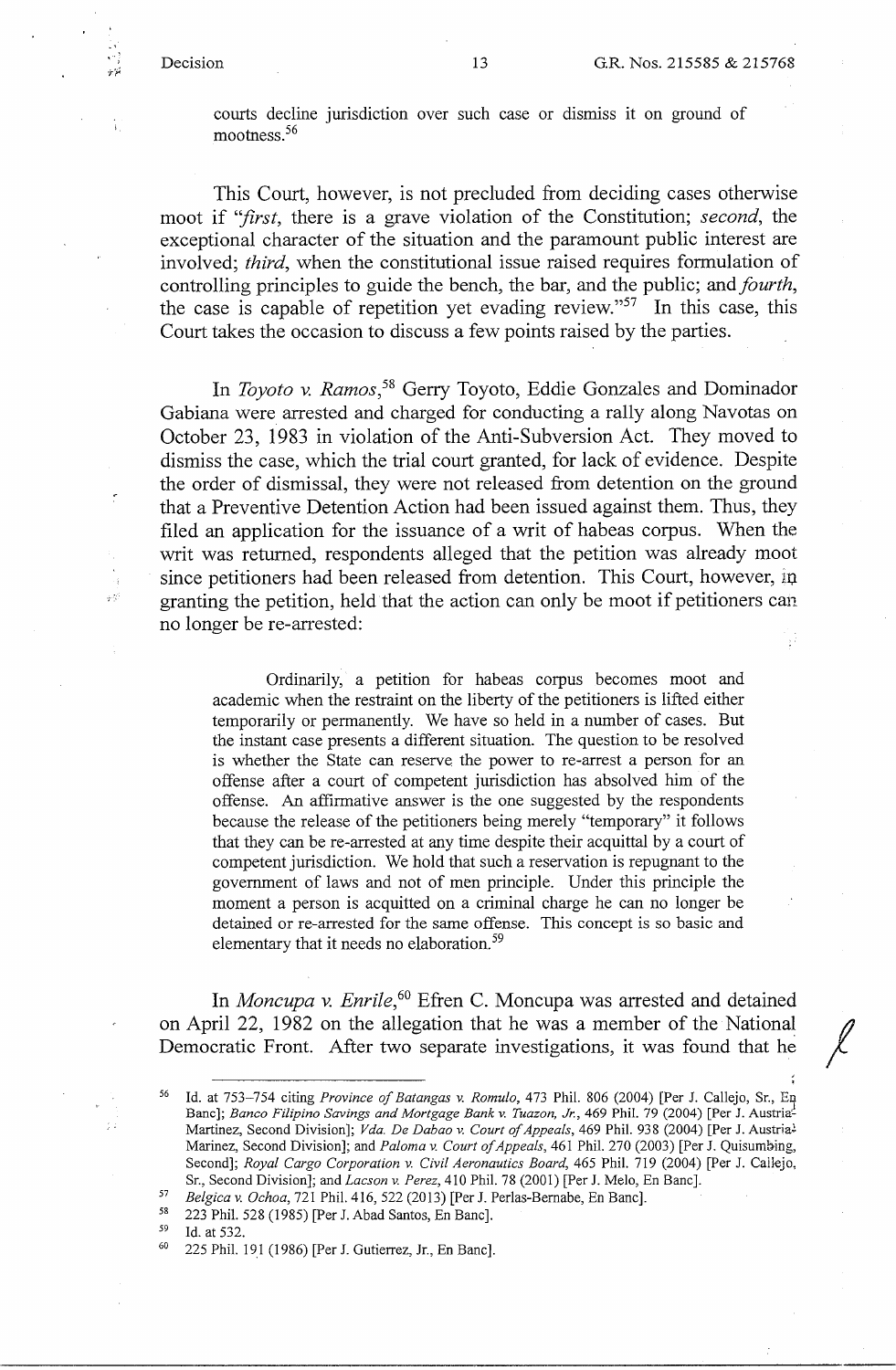$\mathcal{F}^{\mathcal{E}}_k$  .

Ľ,

*I* 

was not a member of any subversive group. The investigating fiscal, however, recommended that Moncupa be charged with illegal possession of firearms and illegal possession of subversive documents. While information for these charges were filed, he had not been arraigned and no further proceedings ensued. His motions for bail were likewise denied. Thus, he . filed. a petition for application of a writ of habeas corpus. Respondents in that case, however, countered that his petition had already become moot as he had already been temporarily released from detention upon order of the Minister of National Defense with the approval of the President. This Court, in granting the Petition, reiterated the ratio in *Toyota* and explained that the . action, while moot, was one capable of repetition:

A release that renders a petition for a writ of habeas corpus moot and academic must be one which is free from involuntary restraints. Where a person continues to be unlawfully denied one or more of his constitutional freedoms, where there is present a denial of due process, where the restraints are not merely involuntary but appear to be unnecessary, and where a deprivation of freedom originally valid has, in the light of subsequent developments, become arbitrary, the person concerned or those applying in his behalf may still avail themselves of the privilege of the  $\overline{\text{writ}}$ .<sup>61</sup>

Thus, this Court may still pass upon actions for habeas corpus even when the alleged illegal detention has ceased if the action is one that is capable of repetition yet evading review.

Here, the national inmates had been returned to their actual detention facilities. There is, however, a lingering question of whether the Department of Justice is authorized to transfer them to another facility without a court order, which could happen at any time. Its capability of being repeated had already been demonstrated when on June 10, 2019, President Duterte, through Secretary of Justice Menardo Guevarra, ordered the transfer of 10 "high profile" inmates from the New Bilibid Prisons in Muntinlupa City fo the Marines Barracks Rudiardo Brown in Taguig City.<sup>62</sup> While this transfer has not been questioned before this Court, there is still no definitive ruling on whether the Department of Justice has the authority to transfer national inmates. Thus, this Court takes the opportunity in this case despite the mootness of the reliefs sought.

# II

Petitioner Boratong filed a Petition for Writ of Amparo and Petition for Writ of Habeas Corpus/Data (With Prayers for Production and Inspection

<sup>&</sup>lt;sup>61</sup> Id. at 197.<br><sup>62</sup> Mike Navallo, *DOJ chief: President has power to order prisoner transfers*, *ABS-CBN NEWS ONLINE*, September 7, 2019 <https://news.abs-cbn.com/news/09/07/19/doj-chief-president-has-power-to-orderprisoner-transfers> (last accessed on September 8, 2020).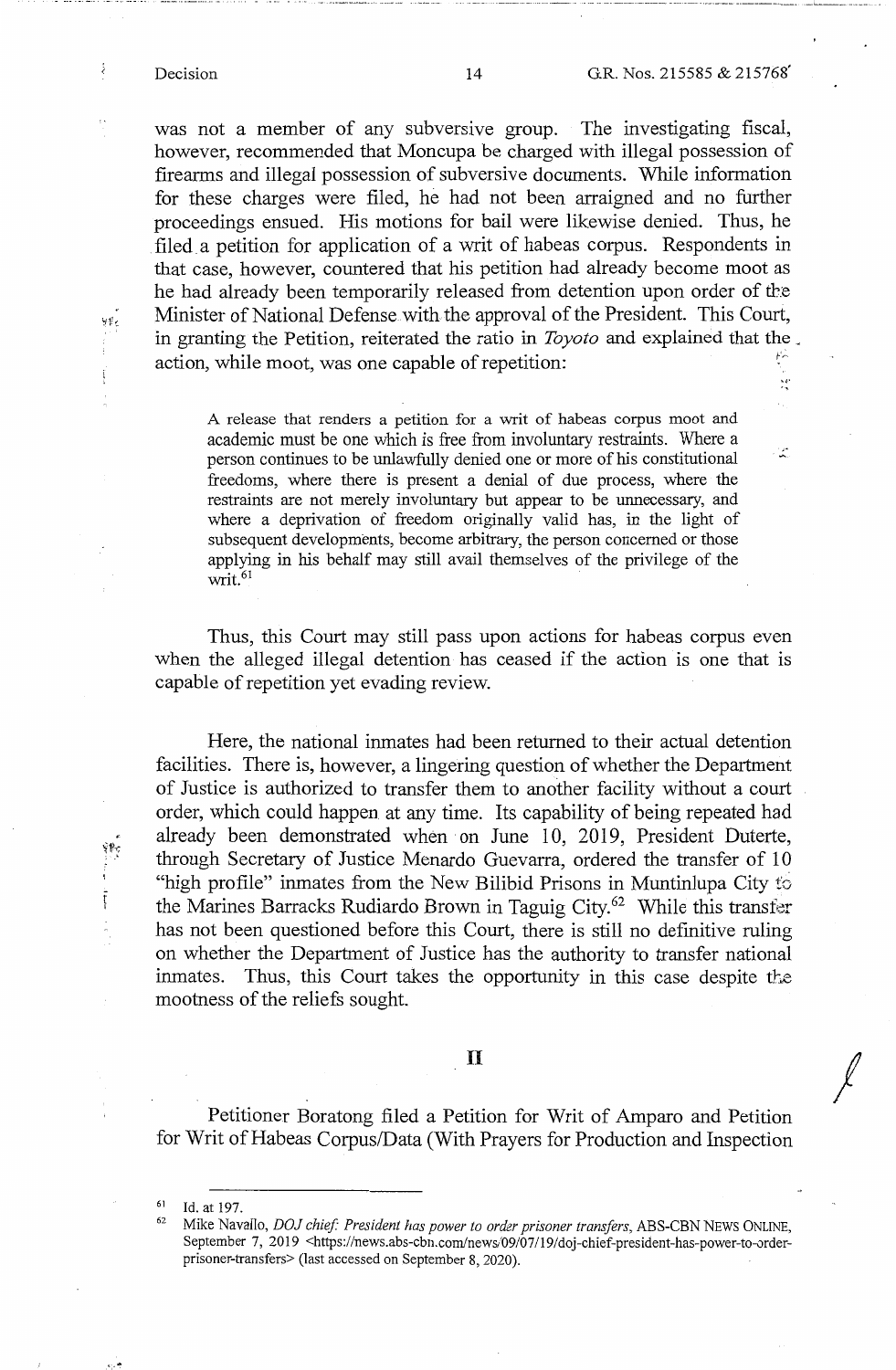of Place )63 while petitioner Bombeo filed a Petition for the Issuance of *i*  Writ of Amparo.<sup>64</sup>

!IL  $,$ i $\alpha$ 

 $\mathcal{U}$  $3001$ 

··'l

/

"The writ of habeas corpus was devised and exists as a speedy and effectual remedy to relieve persons from unlawful restraint, and as the best and only sufficient defense of personal freedom."<sup>65</sup> Its primary purpose "is to determine the legality of the restraint under which a person is held."<sup>66</sup> The writ may be applied to any manner of restraint as "[a]ny restraint which will preclude freedom of action is sufficient."<sup>67</sup>

Rule 102, Section 1 of the Rules of Court states that "the writ of habeas corpus shall extend to all cases of illegal confinement or detention by which any person is deprived of his liberty, or by which the rightful custody of any person is withheld from the person entitled thereto." Thus, the general rule is that a petition for a writ of habeas corpus can only be filed by a person illegally deprived of liberty. Rule 102, Section 4 provides:

SECTION 4. *When writ not allowed or discharge authorized.* — If it appears that the person alleged to be restrained of his liberty is in the custody of an officer under process issued by a court or judge or by virtue of a judgment or order of a court of record, and that the court or judge had jurisdiction to issue the process, render the judgment, or make the order, the writ shall not be allowed; or if the jurisdiction appears after the writ is allowed, the person shall not be discharged by reason of any informality or defect in the process, judgment, or order. Not shall anything in this rule be held to authorize the discharge of a person charged with or convicted of an offense in the Philippines, or of a person suffering imprisonment under lawful judgment.

In *Re: The Writ of Habeas Corpus for Reynaldo De Villa (Detained at the New Bilibid Prisons, Muntinlupa City):*<sup>68</sup>

The extraordinary writ of habeas corpus has long been a haven of relief for those seeking liberty from any unwarranted denial of freedom of movement. Very broadly, the writ applies "to all cases of illegal confinement or detention by which a person has been deprived of his liberty, or by which the rightful custody of any person has been withheld from the person entitled thereto". Issuance of the writ necessitates that a person be illegally deprived of his liberty. In the celebrated case of *Villavicencio* v. *Lukban,* we stated that "[a]ny restraint which will preclude freedom of action is sufficient."

The most basic criterion for the issuance of the writ, therefore, is that the individual seeking such relief be illegally deprived of his freedom

<sup>&</sup>lt;sup>63</sup> Rollo (G.R. No. 215585), pp. 3–12.<br>
<sup>64</sup> Rollo (G.R. No. 215768), pp. 3–17.<br>
<sup>65</sup> Villavicencio v. Lukban, 39 Phil. 778, 788 (1919) [Per J. Malcolm, En Banc].<br>
<sup>66</sup> Mangila v. Pangilinan, 714 Phil. 204, 210 (2013) [P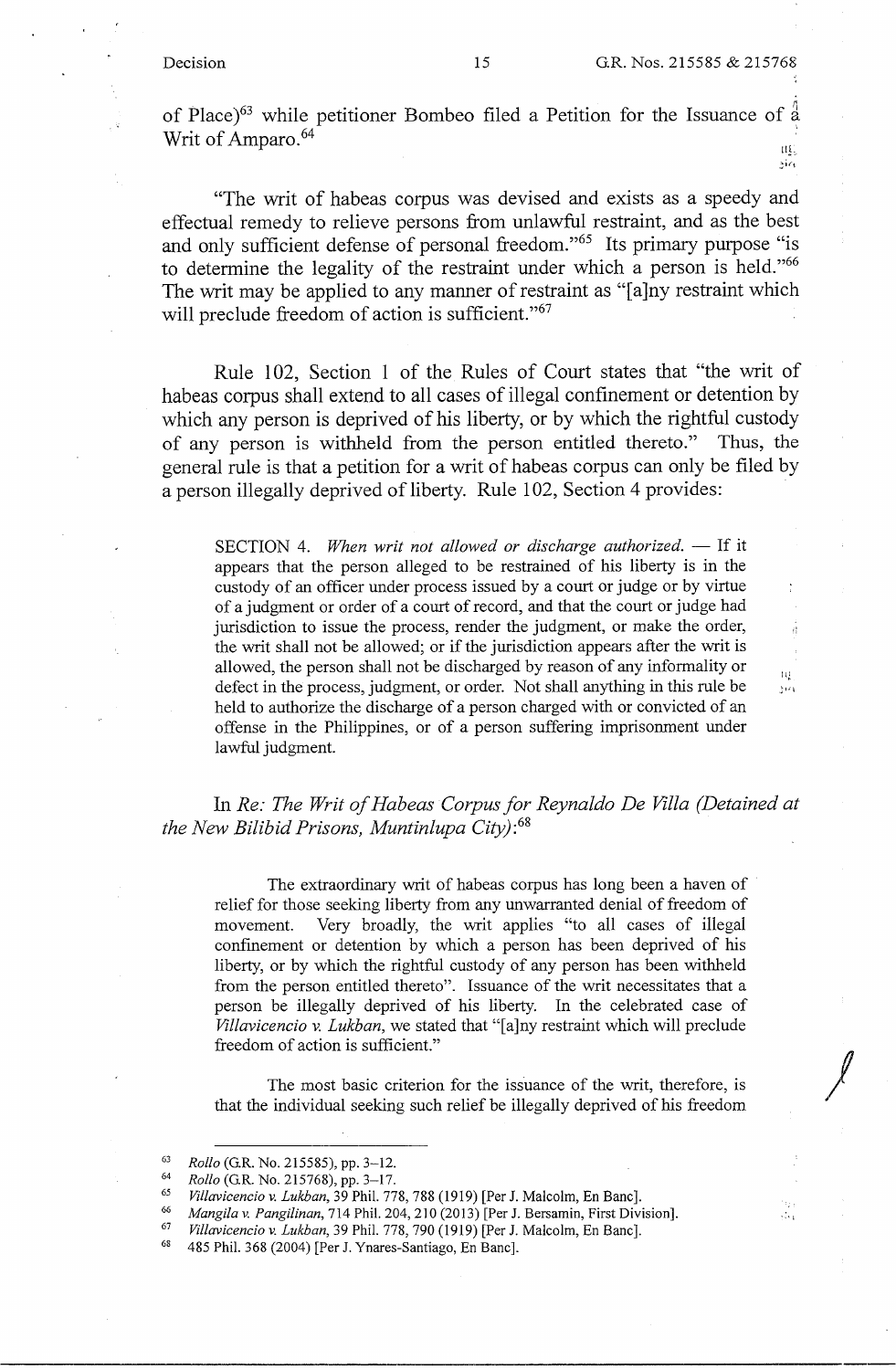$\ddot{\cdot}$ 

of movement or placed under some form of illegal restraint. If an individual's liberty is restrained via some legal process, the writ of habeas corpus is unavailing. Concomitant to this principle, the writ of habeas corpus cannot be used to directly assail a judgment rendered by a competent court or tribunal which, having duly acquired jurisdiction, was not deprived or ousted of this jurisdiction through some anomaly in the conduct of the proceedings.<sup>69</sup>

This general rule, however, has certain exceptions. Considering that the remedy is available for any form of illegal restraint, the nature of the restraint need not be related to any offense. The writ may still be availed of as a post-conviction remedy<sup>70</sup> or where there has been a violation of the liberty of abode.<sup>71</sup>

In *Rubi v. Provincial Board of Mindoro,*72 the Provincial Board of Mindoro issued Resolution No. 25, ordering Mangyans to reside in the reservation established in Tigbao, Najuan Lake, deeming it necessary to advance the education and advancement of the "non-Christian tribes." Those in violation of the order would be imprisoned for not more than 60 days. Petitioners, who were Mangyans, applied for a writ of habeas corpus, alleging that they were being held against their will in the Tigbao reservation. This Court held that the writ may be applied for, since the act complained of involved a restriction on the freedom of movement.

In *Villavicencio v. Lukban,* 73 the Mayor of Manila, with the assistance of the Chief of Police, "hustled" some 170 "women of ill repute" from their . homes on the midnight of October 25, 1918, and placed them on steamers bound for Davao, to be employed as laborers. The relatives and friends of these women filed an application for a writ of habeas corpus, alleging that these women were illegally deprived of their liberty. In granting the wr<sub>4</sub>, this Court held that the remedy of the writ of habeas corpus may be available. where there has been a violation of the right to liberty of abode or the freedom of locomotion:

A prime specification of an application for a writ of habeas corpus is restraint of liberty. The essential object and purpose of the writ of habeas corpus is to inquire into all manner of involuntary restraint as distinguished from voluntary, and to relieve a person therefrom if such restraint is illegal. Any restraint which will preclude freedom of action is sufficient. The forcible taking of these women from Manila by officials of that city, who handed them over to other parties, who deposited them in a distant region, deprived these women of freedom of locomotion just as

72 39 Phil. 660 (1919) [Per J. Malcolm, En Banc].<br> $^{73}$  39 Phil. 778 (1919) [Per J. Malcolm, En Banc].

.  $\frac{1}{2}$ 

<sup>69</sup>*Re: The Writ of Habeas Corpus for Reynaldo De Villa (Detained at the New Bi/ibid Prisons, Muntinlupa City,* 485 Phil. 368, 381 (2004) [Per J. Ynares-Santiago, En Banc] citing RULES OF COURT, Rule 102, sec. 1 and *Villavicencio v. Lukban,* 39 Phil. 778, 790 (1919) [Per J. Malcolm, En

Banc].<br><sup>70</sup> *See Gumabon v. Director of Prisons*, 147 Phil. 362 (1971 [Per J. Fernando, En Banc].<br><sup>71</sup> *See Villavicencio v. Lukban*, 39 Phil. 778, 790 (1919) [Per J. Malcolm, En Banc].<br><sup>72</sup> <sup>30 Phil. 660 (1919) [Per J. Ma</sup>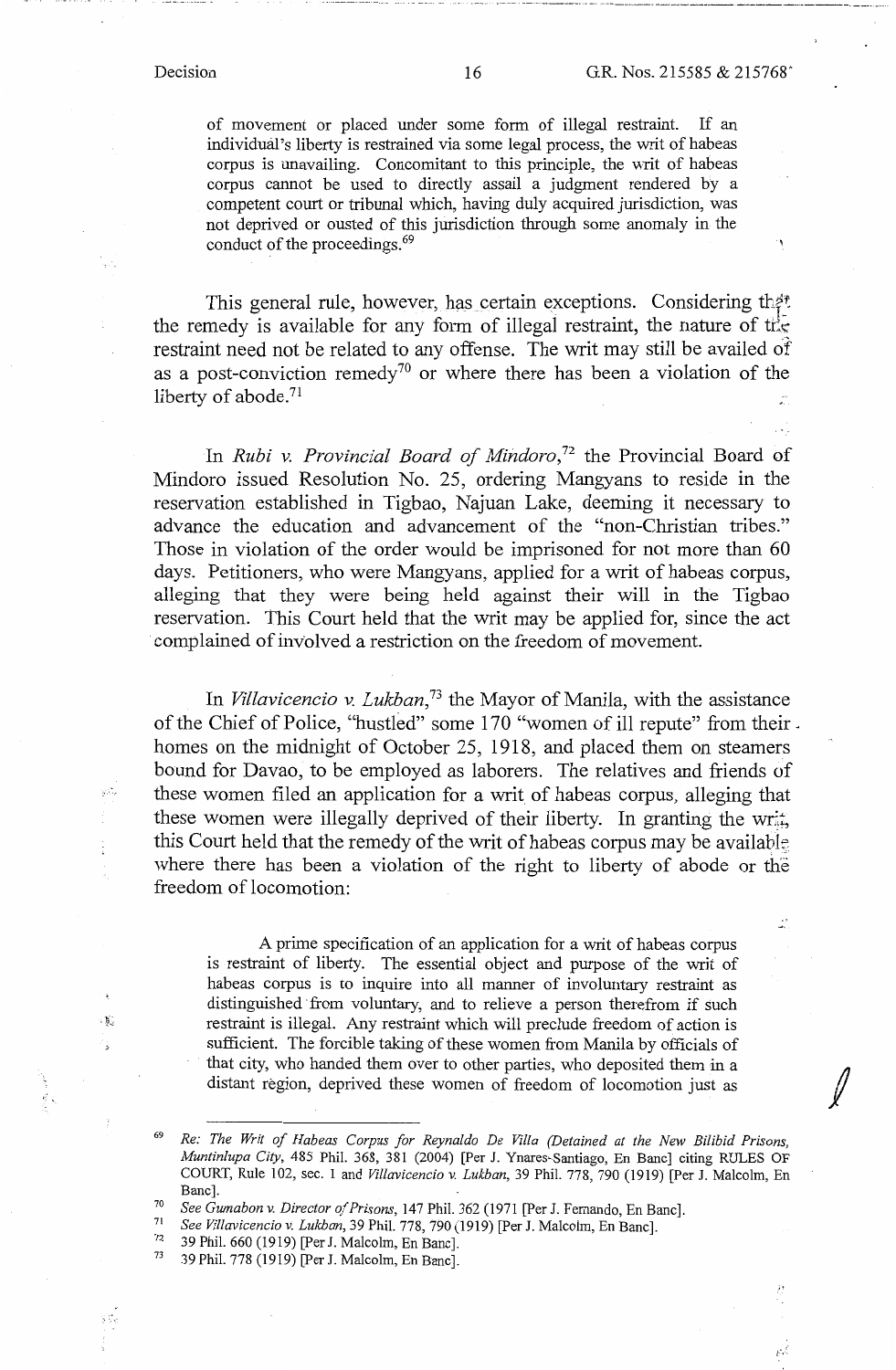$\mathcal{J}$ 

effectively as if they had been imprisoned. Placed in Davao without either money or personal belongings, they were prevented from exercising the liberty of going when and where they pleased. The restraint of liberty which began in Manila continued until the aggrieved parties were returned to Manila and released or until they freely and truly waived his right.

Consider for a moment what an agreement with such a defense would mean. The chief executive of any municipality in the Philippines could forcibly and illegally take a private citizen and place him beyond the boundaries of the municipality, and then, when called upon to defend his official action, could calmly fold his hands and claim that the person was under no restraint and that he, the official, had no jurisdiction over this other municipality. We believe the true principle should be that, if the respondent is within the jurisdiction of the court and has it in his power to obey the order of the court and thus to undo the wrong that he has inflicted, he should be compelled to do so. Even if the party to whom the writ is addressed has illegally parted with the custody of a person before the application for the writ is no reason why the writ should not issue. If the mayor and the chief of police, acting under no authority of law, could deport these women from the city of Manila to Davao, the same officials must necessarily have the same means to return them from Davao to Manila. The respondents, within the reach of process, may not be permitted to restrain a fellow citizen of her liberty by forcing her to change her domicile and to avow the act with impunity in the courts, while the person who has lost her birthright of liberty has no effective recourse. The great writ of liberty may not thus be easily evaded.<sup>74</sup>

The remedy may also be availed of even when the deprivation of liberty has already been "judicially ordained. "75 In *Gumabon v. Director of Prisons*,<sup>76</sup> petitioners were charged and convicted of the complex crime of rebellion with murder, robbery, arson, and kidnapping. After serving for more than 13 years, this Court promulgated the *Hernandez* doctrine, which held that rebellion was a single offense and cannot be made into a complex crime. Invoking the *Hernandez*<sup>77</sup> doctrine, petitioners applied for a writ of habeas corpus despite the finality of their conviction, arguing that they were deprived of their constitutional right to equal protection.

In granting the writ, this Court held that the retroactive application of the *Hernandez* doctrine would effectively render the penalty excessive, since petitioners had already served the maximum sentence of 12 years. It took note that petitioners, who were mere followers, were sentenced prior to the leaders of the rebellion, who had already been released as they were able to benefit from the doctrine. It held that the writ must be issued in order to avoid inequity, stating that:

There is the fundamental exception though, that must ever be kept in mind. Once a deprivation of a constitutional right is shown to exist, the court that rendered the judgment is deemed ousted of jurisdiction and

- <sup>74</sup> Villavicencio v. Lukban, 39 Phil. 778, 790–791 (1919) [Per J. Malcolm, En Banc].<br> *Gumabon v. Director of Prisons*, 147 Phil. 362 (1971) [Per J. Fernando, En Banc].<br>
<sup>76</sup> 147 Phil. 362 (1971) [Per J. Fernando, En Ban
- 
-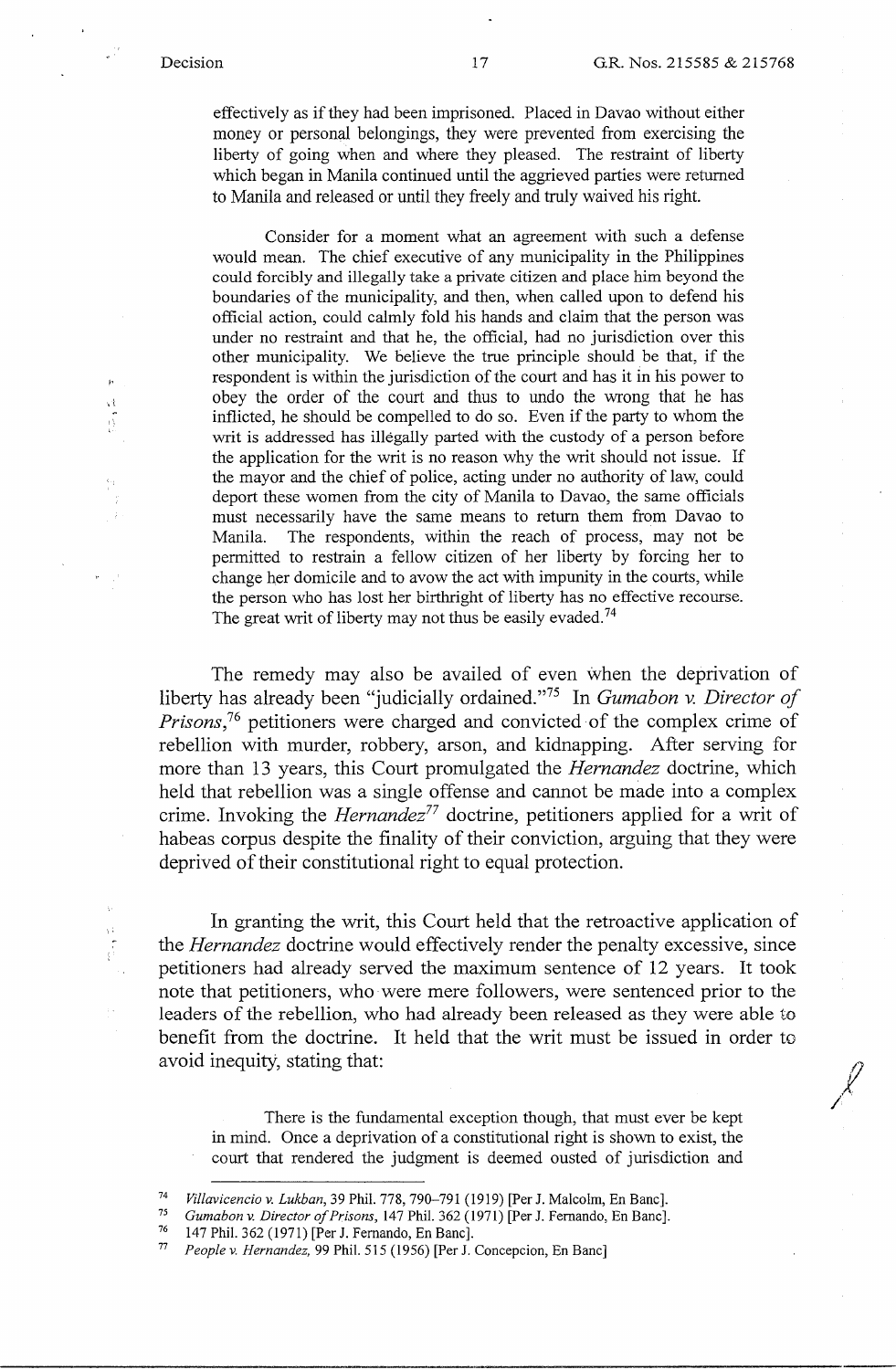;

 $\mathbf{1}_1$ 

habeas corpus is the appropriate remedy to assail the legality of the detention.<sup>78</sup>

In *Re: Saliba* v. *Warden of the Quezon City Jail Annex,* 79 petitioner Datukan Malang Salibo applied for a writ of habeas corpus before the trial court after he was arrested on suspicion that he was Butukan S. Malang, or  $e$ of the 197 accused in the 2009 Maguindanao Massacre.<sup>80</sup> The trial court granted his petition, after finding that petitioner was not Butukan S. Malang, and that he was in Saudi Arabia when the crime was committed. On appeal, the Court of Appeals reversed the decision, stating that despite there being a case of mistaken identity, petitioner was arrested by virtue of a valid information and warrant of arrest. It held that the proper remedy was not an application for a writ of habeas corpus, but rather, a motion to quash the information or the warrant of arrest. 81

This Court, however, held that a writ of habeas corpus is the proper remedy for a person deprived of liberty through mistaken identity since the information and warrant of arrest against Butukan S. Malang, while valid, were not applicable to petitioner, who was not Butukan S. Malang. As there was no valid information or warrant of arrest against petitioner Datukan Malang Salibo, the restraint on his liberty was, thus, illegal.<sup>82</sup>

*Feria v. Court of Appeals*<sup>83</sup> summarizes that the writ may still be availed of even after a valid legal process if "(a) there has been a deprivaticn of a constitutional right resulting in the restraint of a person, (b) the court had no jurisdiction to impose the sentence, or (c) an excessive penalty has been imposed."<sup>84</sup>

Here, Amin Imam Boratong has already been deprived of his liberty through a valid legal process by a court of competent jurisdiction, that is, his conviction by the Pasig City Regional Trial Court in 2006. When he was transferred to the New Bilibid Prisons Extension Facility, however, Boratong's counsels alleged that he was kept incommunicado by respondents and that they had no information as to his present condition or his exact whereabouts during his transfer. In the letter dated December 16, 2014 addressed to Secretary De Lima, they wrote: *-I* 

Efforts have been exerted by us the whole day trying to get through our client and to speak with him but we were not allowed to do so by the personnel at the NBI on their excuse that it was your order that no one is allowed to talk with and visit the inmates, including our client. We were

79 757 Phil. 630 (2015) [Per J. Leonen, Second Division].<br><sup>80</sup> Id. at 634–636.<br><sup>81</sup> Id. at 636–639

<sup>&</sup>lt;sup>78</sup> *Gumabon v. Director of Prisons*, 147 Phil. 362, 369 (1971) [Per J. Fernando, En Banc].<br><sup>79</sup> <sup>757</sup> Phil. 630 (2015) [Por J. Leonon, Second Division]

<sup>81</sup> Id. at 636–639.<br>
82 Id. at 654–659.<br>
83 382 Phil. 412 (2000) [Per J. Quisumbing, Second Division].<br>
84 *Feria v. Court of Appeals*, 382 Phil. 412, 420–421 (2000) [Per J. Quisumbing, Second Division].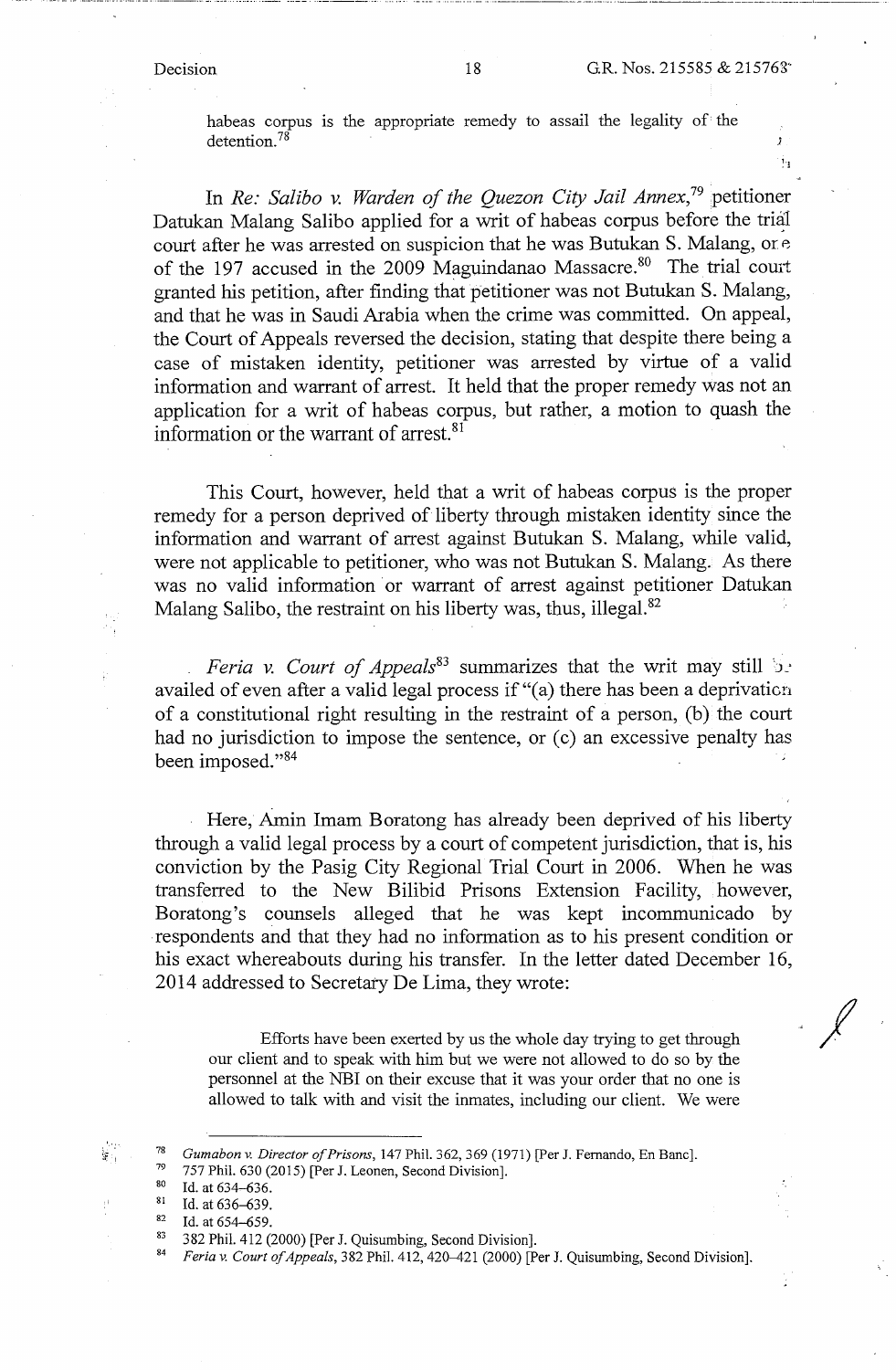Ÿ.

further informed that we need to write to your office and seek clearance so we can see and talk with our client.<sup>85</sup>

Petitioner Bombeo, on the other hand, similarly alleged:

[T]he undersigned counsel, after several attempts to visit or communicate with Mr. Colanggo, made a request in writing to respondent De Lima. There was a need by the undersigned counsel to visit him not only to check on his physical and mental well-being but also to discuss important and pressing matters involving his pending cases in court. Unfortunately, respondent De Lima unjustifiably denied their request on the ground that an investigation was being conducted and that there was a need for Mr. Colanggo to be restrained from his "criminal network."86

Detention incommunicado, regardless of whether the detention was by virtue of a valid legal process, is specifically prohibited by Article III, Section 12 of the Constitution, which states:

SECTION 12. (1) Any person under investigation for the commission of an offense shall have the right to be informed of his right to remain silent and to have competent and independent counsel preferably of his own choice. If the person cannot afford the services of counsel, he must be provided with one. These rights cannot be waived except in writing and in the presence of counsel.

(2) No torture, force, violence, threat, intimidation, or any other means which vitiate the free will shall be used against him. *Secret detention places, solitary, incommunicado, or other similar forms of detention are prohibited.* 

(3) Any confession or admission obtained in violation of this or Section 17 hereof shall be inadmissible in evidence against him.

(4) The law shall provide for penal and civil sanctions for violations of this section as well as compensation to and rehabilitation of victims of torture or similar practices, and their families. (Emphasis supplied)

Petitioners' allegations, if proven, are sufficient to clothe the party with standing to file an application for a writ of habeas corpus, provided that they invoke a violation of a fundamental right granted to all citizens, regardless of whether they are incarcerated or not.

The evidence, however, completely upends petitioners' allegations. The National Bureau of Investigation Memorandum<sup>87</sup> dated January 14, 2015 shows that the inmates' counsels and immediate family were allowed access to the inmates within reasonable guidelines. In a confidential

<sup>85</sup>*Rollo,* (G.R. No. 215585), p. 16. 86 *Rollo,* (G.R. No. 215678), p. 9. 87 *Rollo* (G.R. No. 215585), p 243.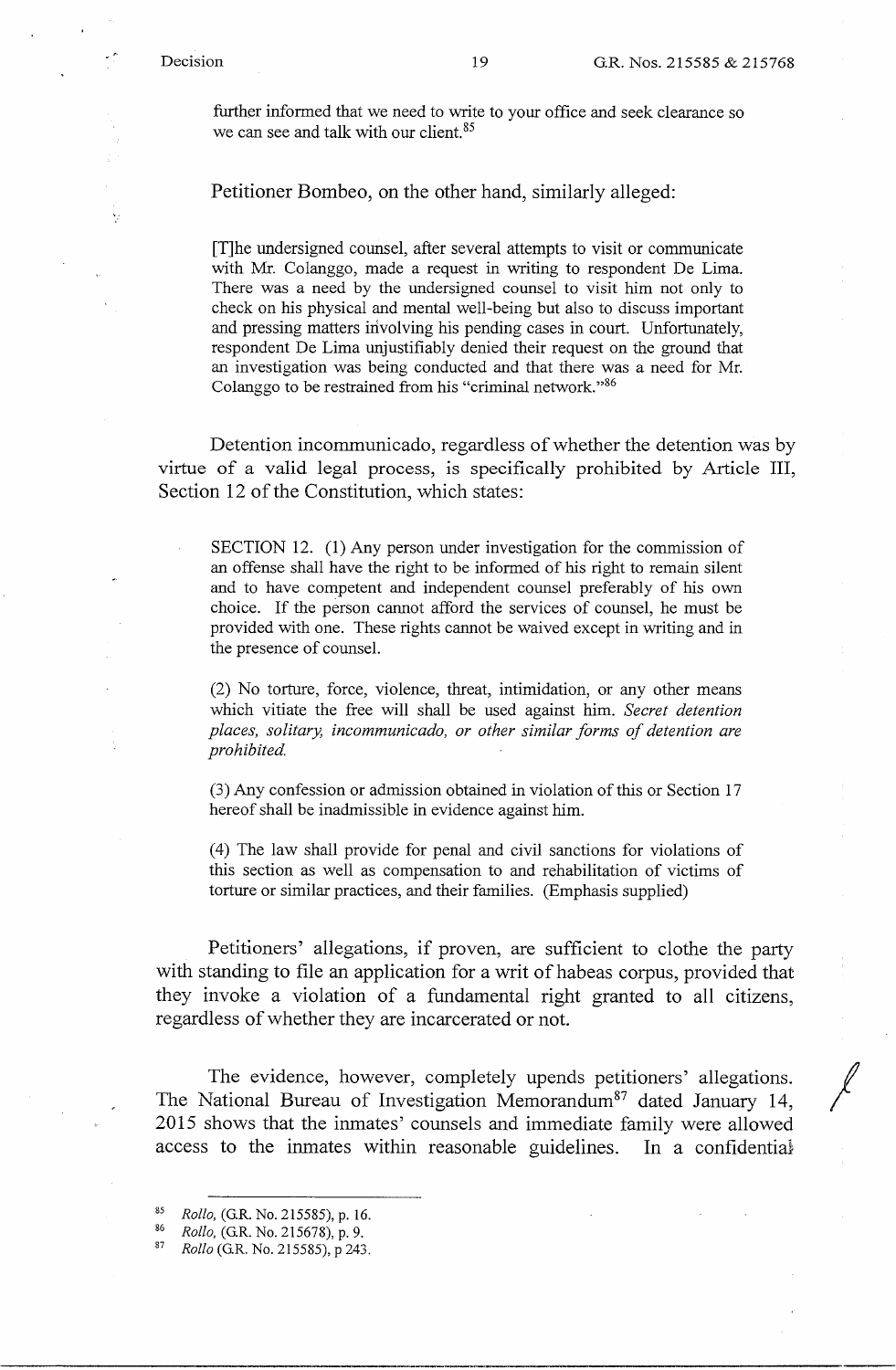·--·-- \_\_ ., .. ··-··----------··---- -· ------ ---··· -----------------·--·-·- - - -- -·------------------------

memorandum88 dated January 3, 2015 by Special Investigator Ramon Alba addressed to Director Mendez, it was reported that a follow-up inspection was conducted on the temporary detention cell of Boratong and Colanggo on December 29, 2014. The follow-up inspection yielded two (2) mobile phones as well as Canadian \$475.00 and  $\frac{12659}{,}550.00$  in cash.<sup>89</sup> The raid was conducted during the period alleged by petitioners that Boratong and Colanggo were incommunicado. Re: Abellana v. Paredes<sup>90</sup> cautions that "[m]ere allegation of a violation of one's constitutional right is not enough. The violation of constitutional right must be sufficient to void the entire proceedings."91 Hence, there is no compelling reason for this Court to grant the writ of habeas corpus.

### III

The writ of habeas data "is a remedy available to any person whose right to privacy in life, liberty or security is violated or threatened by an unlawful act or omission of a public official or employee, or of a private individual or entity engaged in the gathering, collecting or storing of data or information regarding the person, family, home and correspondence of the aggrieved party."<sup>92</sup> In particular:

The writ of habeas data was conceptualized as a judicial remedy enforcing the right to privacy, most especially the right to informational privacy of individuals. The writ operates to protect a person's right to control information regarding himself, particularly in the instances where such information is being collected through unlawful means in order to achieve unlawful ends. 93

Section 6 of the Rule on the Writ of Habeas Data requires that the petition for the writ must contain the following allegations:

(a) The personal circumstances of the petitioner and the respondent;

(b) The manner the right to privacy is violated or threatened and how it affects the right to life, liberty or security of the aggrieved party;

( c) The actions and recourses taken by the petitioner to secure the data or information;

(d) The location of the files, registers or databases, the government office, and the person in charge, in possession or in control of the data or information, if known;

-14

<sup>&</sup>lt;sup>88</sup> Id. at 320.<br><sup>89</sup> Id. at 322.<br><sup>90</sup> G.R. No. 232006, July 10, 2019 [Per J. Caguioa, Second Division].

<sup>&</sup>lt;sup>91</sup> In re: Abellana v. Paredes, G.R. No. 232006, July 10, 2019, <https://elibrary.judiciary.gov.ph/thebookshelf/showdocs/1/65524> [Per J. Caguioa, Second Division].<br>
HABEAS DATA WRIT RULE, sec. 1.<br>
<sup>93</sup> Roxas v. Arroyo, 644 Phil. 480, 509 (2010) [Per J. Perez, En Banc], *citing* Annota

WRIT RULE (pamphlet released by the Supreme Court), p. 23.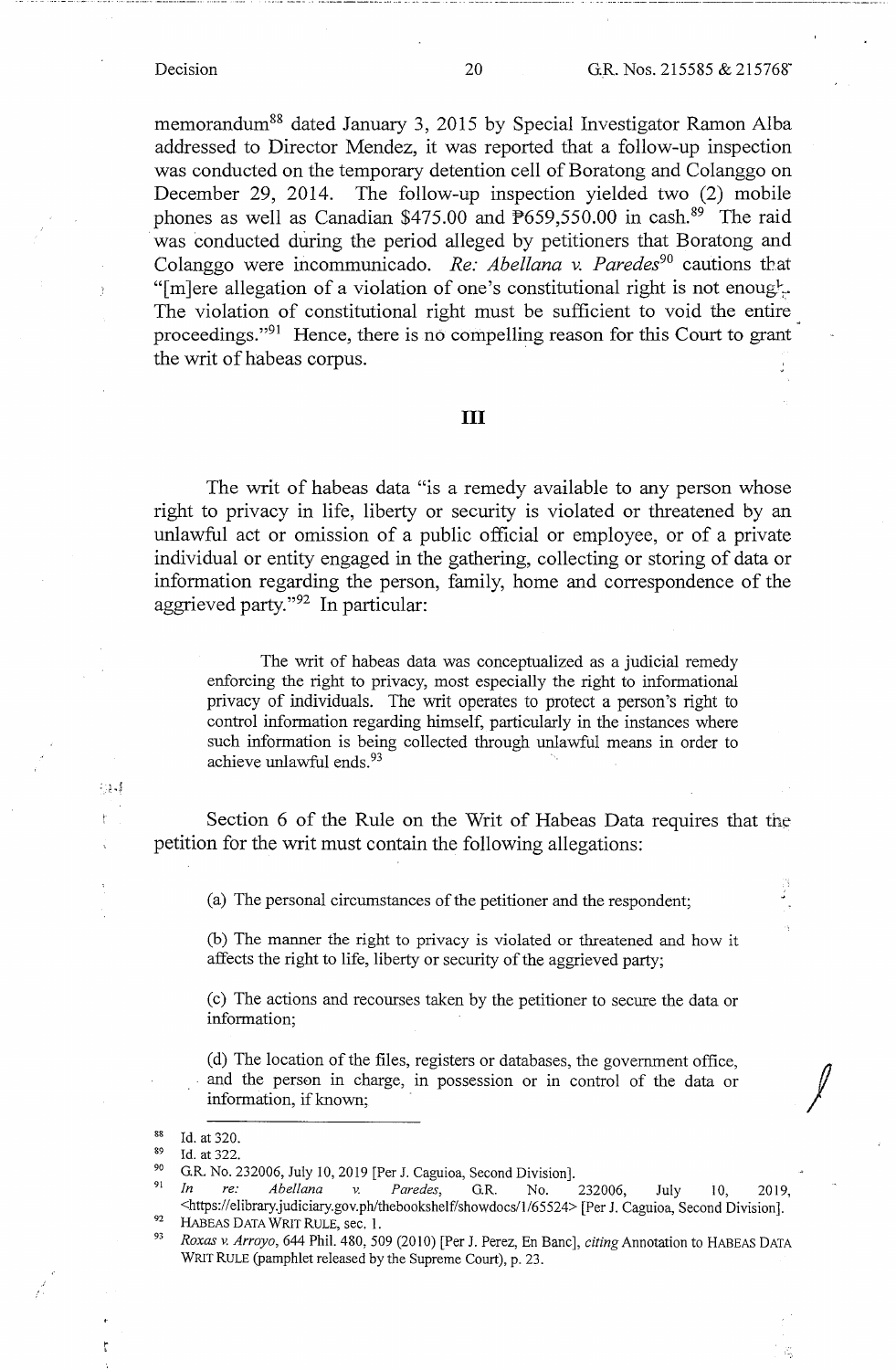$\tau$ 

(e) The reliefs prayed for, which may include the updating, rectification, suppression or destruction of the database or information or files kept by the respondent.

In case of threats, the relief may include a prayer for an order enjoining the act complained of; and

(f) Such other relevant reliefs as are just and equitable.

Here, the writ is being sought to compel the Department of Justice to produce documents to justify Boratong's transfer from the National Bilibid Prison in Muntinlupa City to the National Bilibid Prison Extension Facility in Manila City.<sup>94</sup> This allegation, however, bears no relation to his right to privacy, which has since been restricted by virtue of his conviction, or how it affects his life, liberty, or security. There is no allegation that government agents are gathering, collecting, or storing data or information regarding his person, family, home and correspondence. There were no other allegations in support of the prayer for the writ. In any case, *Alejano v. Cabuay95* has stated that:

That a law is required before an executive officer could intrude on a citizen's privacy rights is a guarantee that is available only to the public at large but not to persons who are detained or imprisoned. The right to privacy of those detained is subject to Section 4 of RA 7438, as well as to the limitations inherent in lawful detention or imprisonment. By the very fact of their detention, pre-trial detainees and convicted prisoners have. a diminished expectation of privacy rights.<sup>96</sup>

The right of a convicted national inmate to his or her privacy runs counter to the state interest of preserving order and security inside our prison systems. There is no longer any reasonable expectation of privacy when one is being monitored and guarded at all hours of the day. Unless there is compelling evidence that a public employee engaged in the gathering, collecting or storing of data or information on the convicted national inmate has committed an unlawful act which threatens the life of the inmate, a petition for the writ of habeas data cannot prosper. Thus, there is no compelling reason for this Court to issue the writ.

# IV

Section 1 of the Rule on the Writ of Amparo provides that the remedy of the writ of amparo is available to "any person whose right to life, liberty and security is violated or threatened with violation by an unlawful act or omission of a public official or employee, or of a private individual or

<sup>&</sup>lt;sup>94</sup> *Rollo* (G.R. No. 215585), p. 7.<br><sup>95</sup> 505 Phil. 298 (2005) [Per J. Carpio, En Banc].<br><sup>96</sup> Id. at 322.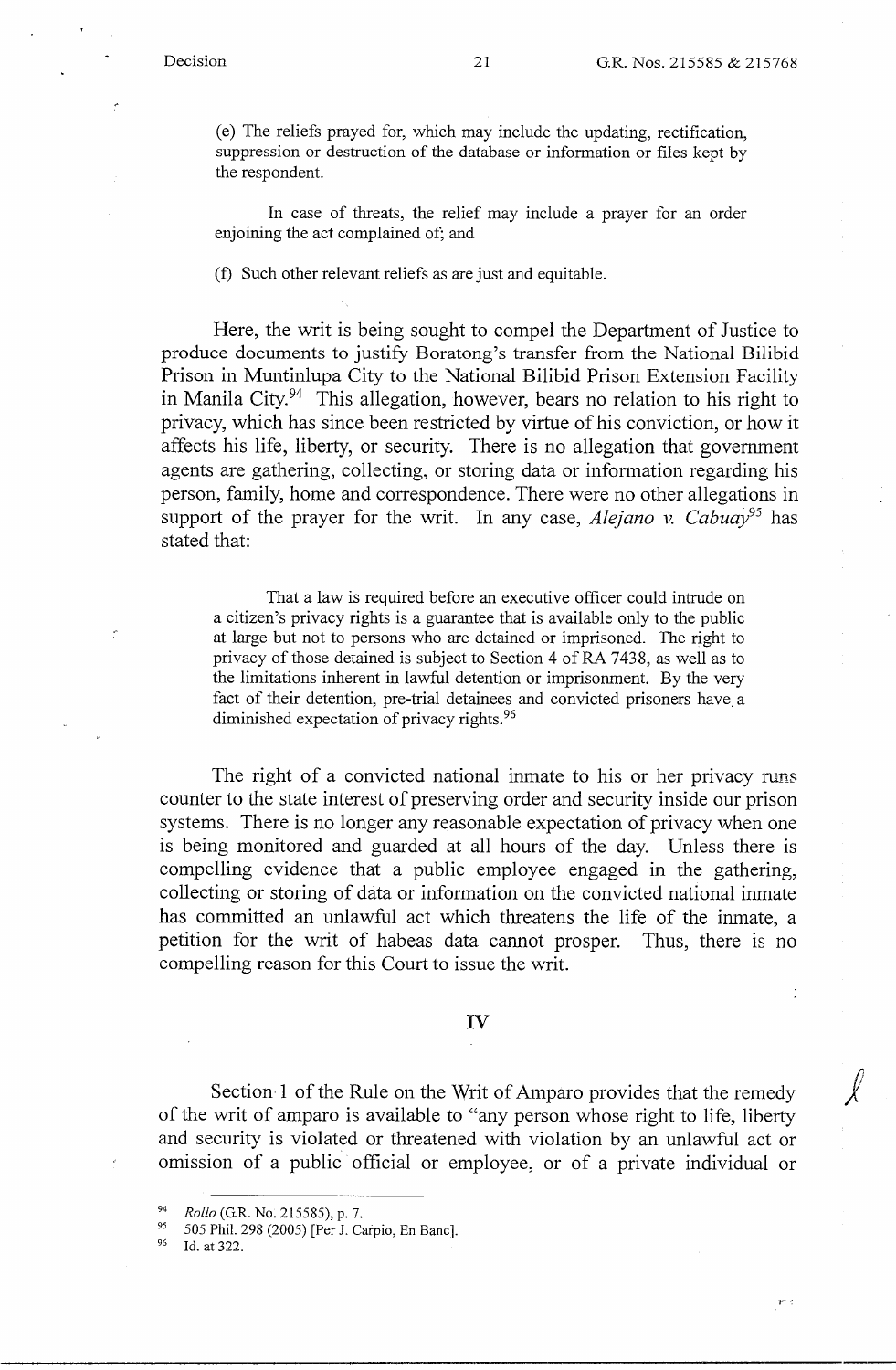Ł,

 $\approx$ 1.

Ĵ.

entity," including "enforced disappearances or threats thereof." $97$  The allegations in the Petition of incommunicado detention, if substantiated, present characteristics of an enforced disappearance. In *Secretary of Defense v. Manalo: <sup>98</sup>* 病害

"[E]nforced disappearances" are "attended by the following characteristics: an arrest, detention or abduction of a person by a government official or organized groups or private individuals acting with the direct or indirect acquiescence of the government; the refusal of the State to disclose the fate or whereabouts of the person concerned or a refusal to acknowledge the deprivation of liberty which places such persons outside the protection of law."99

Considering that the defmition of enforced disappearances does not make a distinction between abduction of private citizens or abduction of convicted national inmates, the remedy of the writ of amparo may be available even to convicted national inmates, as long as the alleged abduction was made for the purpose of placing the national inmate outside the protection of the law.

> i I i

Under Republic Act No. 10575, or the Bureau of Corrections Act of 2013, "[i]t is the policy of the State to promote the general welfare and safeguard the basic rights of every prisoner incarcerated in our national penitentiary."<sup>100</sup> To this end, the Bureau of Corrections is charged with the safekeeping of national inmates. "Safekeeping" is defined under the law as:

[T]he act that ensures the public (including families of inmates and their victims) that national inmates are provided with their basic needs, completely incapacitated from further committing criminal acts, and have been totally cut off from their criminal networks (or contacts in the free society) while serving sentence inside the premises of the national penitentiary. This act also includes protection against illegal organized armed groups which have the capacity of launching an attack on any prison camp of the national penitentiary to rescue their convicted comrade or to forcibly amass firearms issued to prison guards. 101

The definition is further expanded in the Revised Implementing Rules and Regulations of Republic Act No. 10575 as:

ee. Safekeeping - refers to the custodial mandate of the BuCor's present corrections system, and shall refer to the act that ensures the public (including families of inmates and their victims) that national inmates are provided with their basic needs. The safekeeping of inmates shall moreover comprise decent provision for their basic needs, which include

 $\mathbb{H}^{\mathbb{F}}$ 

*I* 

<sup>97</sup> AMPARO WRIT RULE, sec. 1.<br>98 589 Phil. 1 (2008) [Per CJ. Puno, En Banc].<br>99 Id. at 37–38 *citing* AMPARO WRIT RULE: Annotation, p. 48 and Declaration on the Protection of A,ll Persons from Enforced Disappearances.<br>
<sup>100</sup> Republic Act No. 10575 (2013), sec. 2.<br>
<sup>101</sup> Republic Act No. 10575 (2013), sec. 3.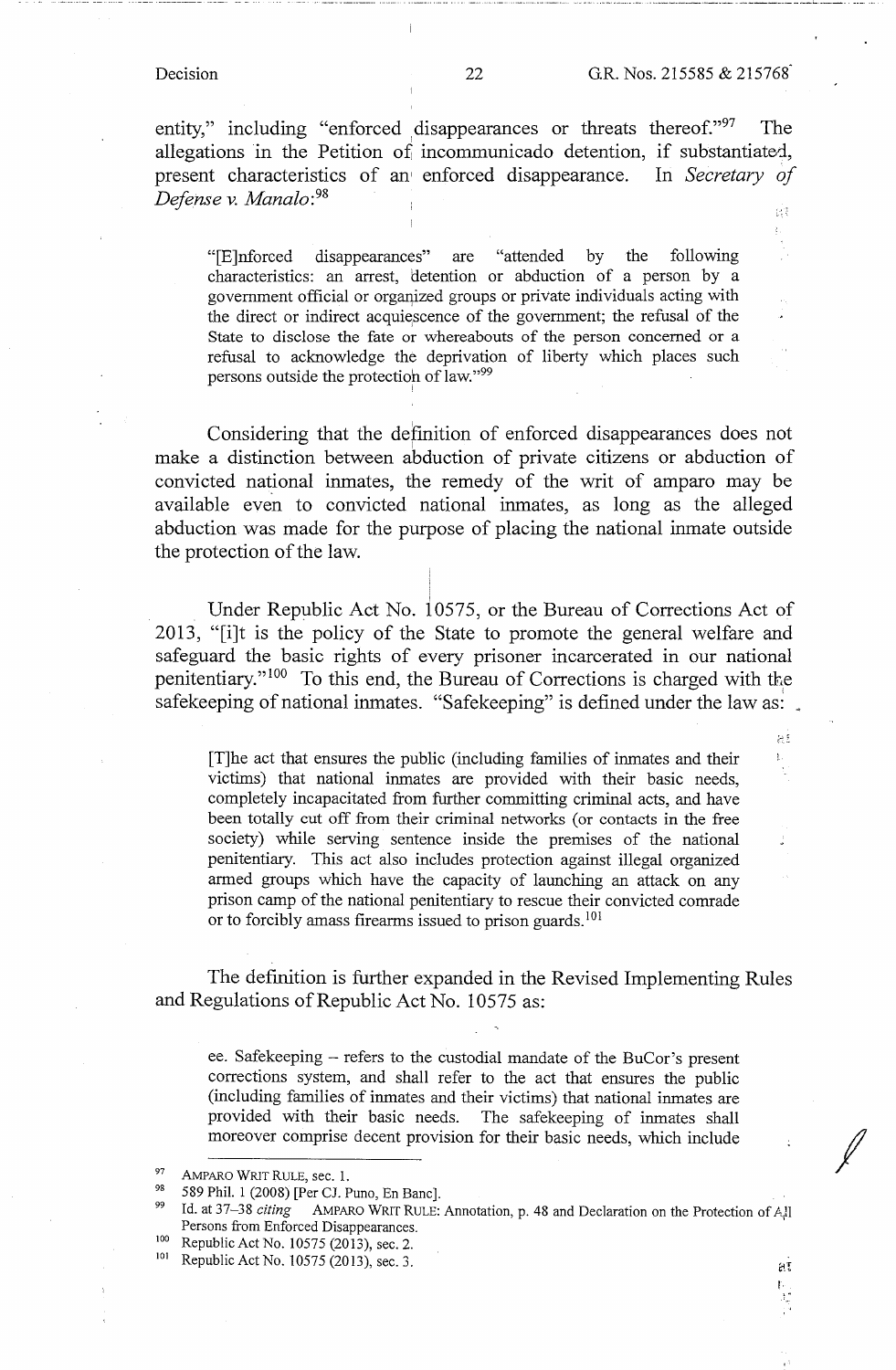ήÇ

 $\widetilde{Y}$  C

habitable quarters, food, water, clothing, and medical care, in compliance with the established [United Nations Standard Minimum Rules for Treatment of Prisoners], and consistent with restoring the dignity of every inmate and guaranteeing full respect for human rights. The complementary component of Safekeeping in custodial function is Security which ensures that inmates are completely incapacitated from further committing criminal acts, and have been totally cut off from their criminal networks (or contacts in the free society) while serving sentence inside the premises of the national penitentiary. Security also includes protection against illegal organized armed groups which have the capacity of launching an attack on any prison camp of the national penitentiary to rescue their convicted comrade or to forcibly amass firearms issued to corrections officers. <sup>102</sup>

The Revised Implementing Rules and Regulations make mention of the United Nations Standard Minimum Rules for Treatment of Prisoners or the Nelson Mandela Rules.<sup>103</sup> The Nelson Mandela Rules was not meant to specify a model penal system. Rather, it aimed to "set out what is generally accepted as being good principles and practice in the treatment of prisoners and prison management."<sup>104</sup> In particular, it provides:

#### Rule 1

All prisoners shall be treated with the respect due to their inherent dignity and value as human beings. No prisoner shall be subjected to, and all prisoners shall be protected from, torture and other cruel, inhuman or degrading treatment or punishment, for which no circumstances whatsoever may be invoked as a justification. The safety and security of prisoners, staff, service providers and visitors shall be ensured at all times.

 $\ldots$  .

#### Rule 3

Imprisonment and other measures that result in cutting off persons from the outside world are afflictive by the very fact of taking from these persons the right of self-determination by depriving them of their liberty. Therefore the prison system shall not, except as incidental to justifiable separation or the maintenance of discipline, aggravate the suffering  $\qquad$  of

. . . .

Rule 37.

The following shall always be subject to authorization by law or by the regulation of the competent administrative authority:

<sup>102</sup> REVISED IMPLEMENTING RULES AND REGULATIONS OF REPUBLIC ACT NO. 10575 (2016), sec. 3 (ee). <sup>103</sup> The United Nations Standard Minimum Rules for Treatment of Prisoners, December 17, 2015 <

*I* 

https://www.unodc.org/documents/justice-and-prison-reform/Nelson\_Mandela\_Rules-E-ebook.pdf>.<br><sup>104</sup> *United Nations Standard Minimum Rules for the Treatment of Prisoners (the Nelson Mandela Rules)*, A/RES/70/175 (2015), Preliminary Observation 1.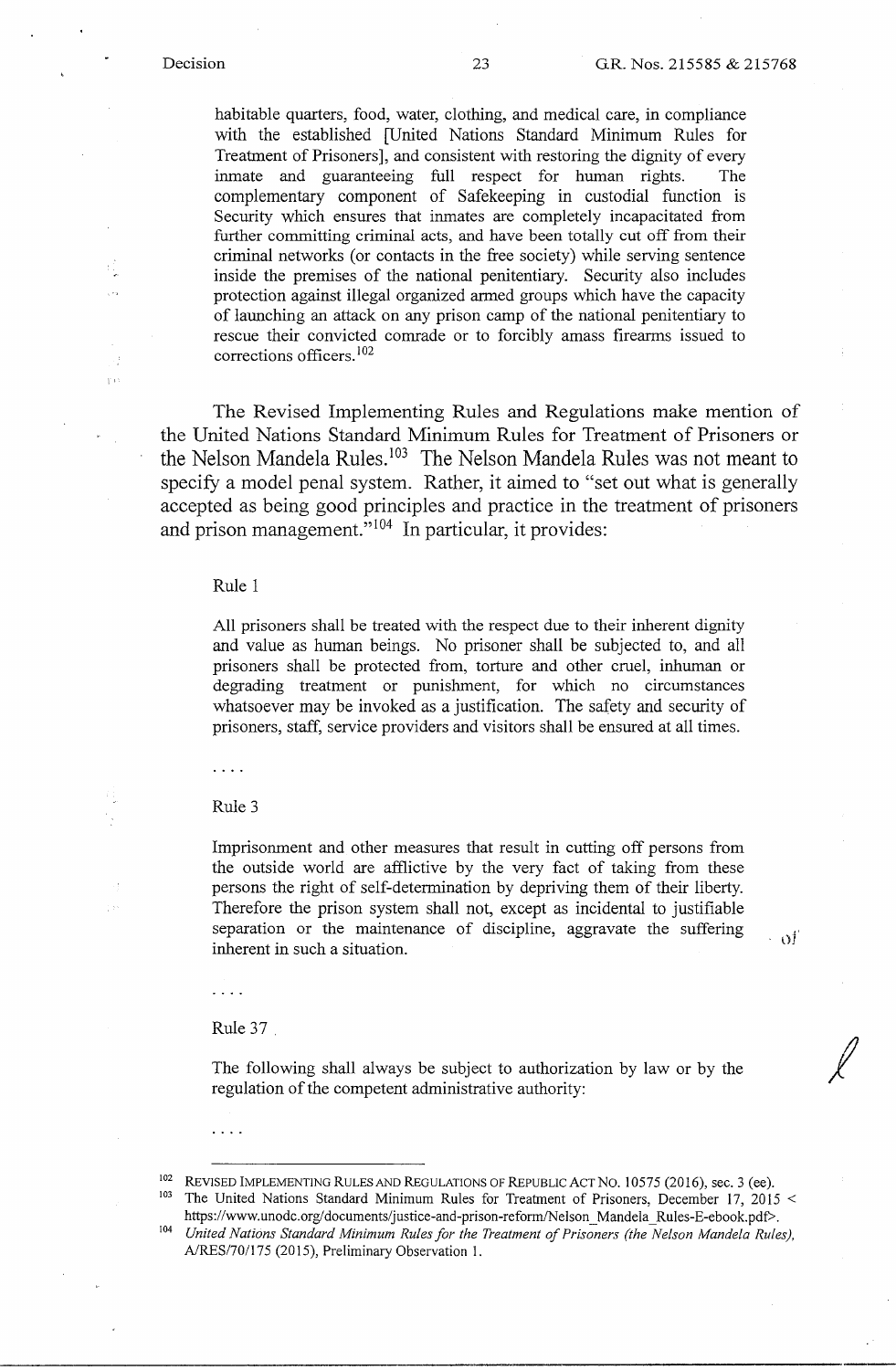r *.:k.* ,~ :

- 월급

[ \_\_\_\_\_\_\_\_\_ ---·

 ${\mathscr{O}}$ *I* 

( d) Any form of involuntary separation from the general prison population, such as solitary confinement, isolation, segregation, special care units or restricted housing, whether as a disciplinary sanction or for the maintenance of order and security, including promulgating policies and procedures governing the use and review of, admission to and release from any form of involuntary separation.

 $\cdots$ 

### Rule 50

The laws and regulations governing searches of prisoners and cells shall be in accordance with obligations under international law and shall take into account international standards and norms, keeping in mind the need to ensure security in the prison. Searches shall be conducted in a manner that is respectful of the inherent human dignity and privacy of the individual being searched, as well as the principles of proportionality, legality and necessity.

Rule 58

 $\ldots$  .

1. Prisoners shall be allowed, under necessary supervision, to communicate with their family and friends at regular intervals:

(a) By corresponding in writing and using, where available, telecommunication, electronic, digital and other means; and

(b) By receiving visits.

. . . .

Rule 61

1. Prisoners shall be provided with adequate opportunity, time and facilities to be visited by and to communicate and consult with a legal adviser of their own choice or a legal aid provider, without delay, interception or censorship and in full confidentiality, on any legal matter, in conformity with applicable domestic law. Consultations may be within sight, but not within hearing, of prison staff.

2. In cases in which prisoners do not speak the local language, the prison administration shall facilitate access to the services of an independent competent interpreter.

3. Prisoners should have access to effective legal aid .

#### Rule 68

. . . .

. ,

 $\sim 8\%$ 

-55

Every prisoner shall have the right, and shall be given the ability and means, to inform immediately his or her family, or any other person designated as a contact person, about his or her imprisonment, about his or her transfer to another institution and about any serious illness or injury. The sharing of prisoners' personal information shall be subject to domestic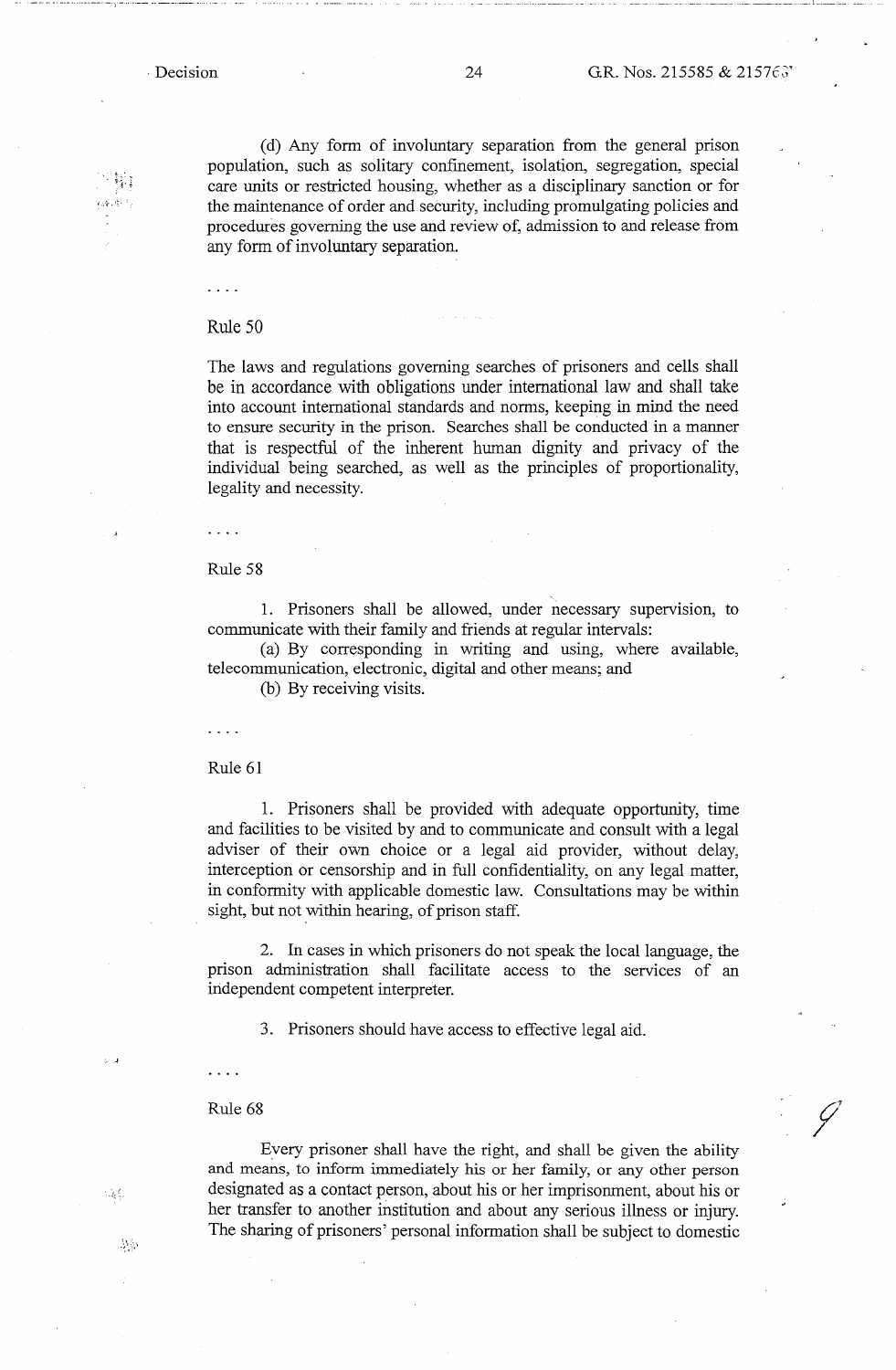$Q'$ ЛV

## legislation.<sup>105</sup>

The controversy in this case arose from the transfer of "high profile" national inmates from the National Bilibid Prison in Muntinlupa City to th'b National Bilibid Prison Extension Facility in the National Bureau of Investigation Compound in Manila City, for the purpose of conducting a raid or inspection of their *kubol.* 

Republic Act No. 10575 and its Revised Implementing Rules and Regulations allows the Department of Justice, through its adjunct agency the Bureau of Corrections, to completely "[incapacitate national inmates] from further committing criminal acts and to be "totally cut off from their criminal networks (or contacts in the free society) while serving sentence inside the premises of the national penitentiary."<sup>106</sup> This was the import of the Secretary of Justice's letter to Boratong's counsel:

As for the legal basis on the transfer of your client from the NBP to the NBI detention facilities, may we refer you to the provisions of RA 10575 (BuCor Act of 2013) on the BuCor's mandate, specifically on the safekeeping of prisoners, to wit: "ensure the public (including the families of inmates and their victims) that national inmates are provided with their basic needs, **completely incapacitated from further committing criminal acts, and have been totally cut off from their criminal networks {or contacts from free society)** while serving sentence inside the premises of the national penitentiary."<sup>107</sup> (Emphasis and underscoring in the original)

While the method by which "safekeeping" can be achieved is not specified, the procedures must be counterbalanced by other existing policies on the matter. The Nelson Mandela Rules provides for the isolation or segregation of inmates, whether as a disciplinary sanction or for the maintenance of order and security, subject to "authorization by law or by the regulation of the competent administrative authority." 108 Rule 114, Section 3 of the Rules of Court provides:

SECTION 3. *No release or transfer except on court order or bail.* — No person under detention by legal process shall be released or transferred except upon order of the court or when he is admitted to bail.

Supreme Court Administrative Circular No. 6 dated December 5, 1977 further provides:

<sup>105</sup>*United Nations Standard Minimum Rules for the Treatment of Prisoners (the Nelson Mandela* 

<sup>&</sup>lt;sup>106</sup> See Republic Act No. 10575 (2013), sec. 3 and REVISED IMPLEMENTING RULES AND REGULATIONS OF REPUBLIC ACT NO. 10575 (2016), sec. 3 (ee).<br><sup>107</sup> *Rollo* (G.R. No. 215585), p. 313.<br><sup>108</sup> *United Nations Standard Minimum Rules for the Treatment of Prisoners (the Nelson Mandela Rules)*,

A/RES/70/175 (2015), Rule 37(d).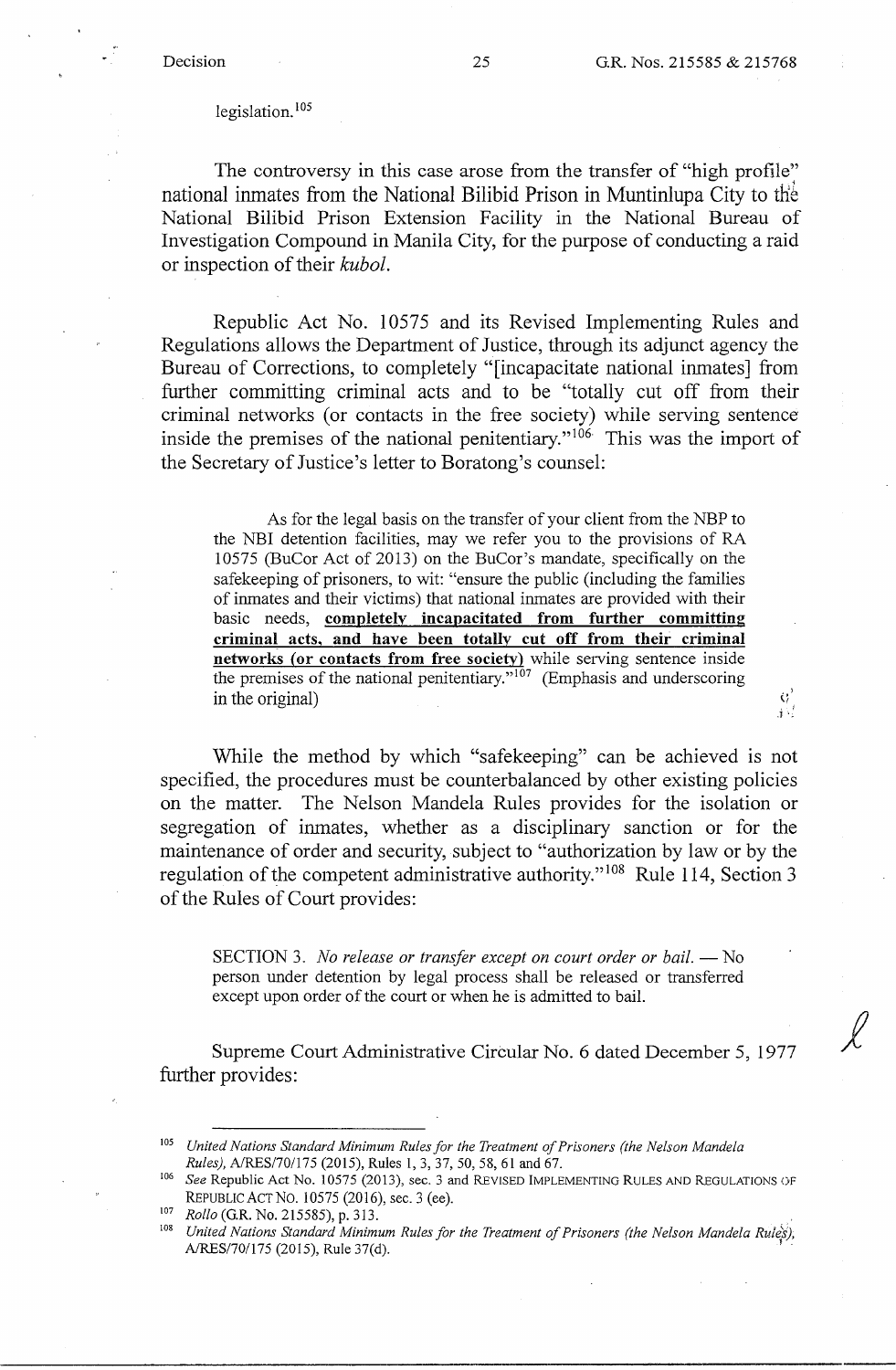$\overline{1}$  . . .

,. . .,,.l.' ,  $^{\prime\prime}$ 

 $\tilde{\mathcal{E}}$ ្ងៃ

[P]ursuant to Administrative Circular No. 2 dated December 2, 1976, no prisoner sentenced to death or life imprisonment or detained upon legal process for the commission of any offense punishable by death or life imprisonment confined in the New Bilibid Prisons is allowed to be brought outside the said penal institution for appearance or attendance in any court except when the Supreme Court authorizes the Judge, upon proper application, to effect the transfer of the said prisoner. In addition, the said Circular directs every Judge in Metro Manila and the Provinces of Rizal, Bulacan, Cavite and Laguna who requires the appearance or attendance of any of the aforestated prisoners confined in the New Bilibid Prisons in any judicial proceeding to conduct such proceeding within the premises of the said penal institution.<sup>109</sup>

Under existing rules, national inmates of the New Bilibid Prisons can only be transferred "outside the said penal institution" through a court order. Conversely stated, however, this means that transfers *inside* the penal institution do not require any court authorization. The Revised Implementing Rules and Regulations of Republic Act No. 10575 defines<br>"prison" as: "prison" as: 'i <sup>~</sup>

SECTION 3. *Definition of Terms*. — For purposes of this IRR, the following terms or words and phrases shall mean or be understood as follows:

x) Prison - refers to a government establishment where national inmates/prisoners serve their sentence. Philippine prisons are also known as penal colonies or Prison and Penal Farms. There are a total of seven (7) penal colonies presently under the control and supervision of the Bureau of Corrections.<sup>110</sup>

The Bureau of Corrections is likewise authorized under Republic Act No. 10575 to "propose additional penal farms as may be necessary as  $\infty$  possible, aside from its existing seven (7) prison and penal farms to decongest existing penal institutions and accommodate the increasing number of inmates committed to the agency."<sup>111</sup> This means that there may be other facilities that could be established where national inmates can serve their sentence, provided that these facilities are under the control and supervision of the Bureau of Corrections.

Hence, the Bureau of Corrections had authority under the law and existing rules and regulations to determine the movement of nation  $a_{\mu}$ inmates, provided that these are done *within* the penal institutions. Any movement outside the penal institution, such as court appearances, must have prior court authorization. Since the Department of Justice exercises administrative supervision over the Bureau of Corrections, with the power i'o

<sup>110</sup> REVISED IMPLEMENTING RULES AND REGULATIONS OF REPUBLIC ACT NO. 10575 (2016), sec. 3(x).<br><sup>111</sup> Republic Act No. 10575 (2013), sec. 6(c)

<sup>109</sup>*Re: Issuance of Subpoena to Prisoner Nicanor De Guzman,* 343 Phil. 530, 533-534 (1997) [Per J. Kapunan, En Banc].

Republic Act No. 10575 (2013), sec. 6(c).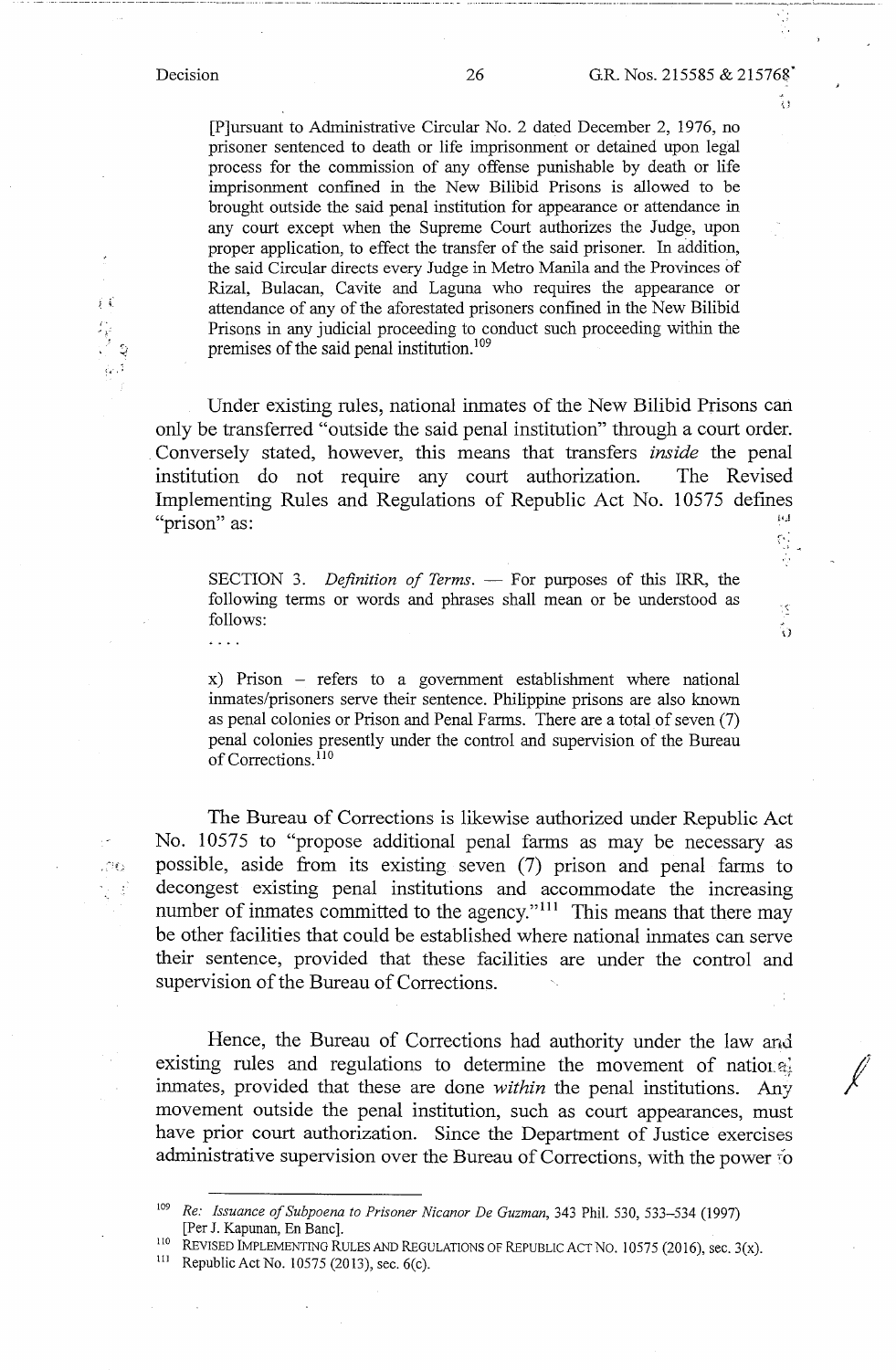*I* 

"review, reverse, revise or modify the decisions of the [Bureau of Corrections],"<sup>112</sup> it stands to reason that the Secretary of Justice has the same authority to determine the movement of national inmates *within* the penal institutions.

According to respondents, the national inmates in this case were transferred from the New Bilibid Prison in Muntinlupa City to the New Bilibid Prison Extension Facility in the National Bureau of Investigation Compound in Manila City. Neither the law nor its Revised Implementing Rules and Regulations define what an "extension facility" is or how one is established. However, as an extension facility, the control and supervision of these national inmates remained with the Bureau of Corrections, through the Secretary of Justice. Thus, the movement of the national inmates from New Bilibid Prison to its extension facility was within the authority of the Secretary of Justice.

As the competent authority with supervisory administration over the Bureau of Corrections, the Secretary of Justice was authorized to order the inspection of the living quarters of the national inmates. As stated in the Department of Justice Memorandum<sup>113</sup> dated December 16, 2014, several illegal and contraband items were recovered from the *kubol* of these national inmates. The inspection and subsequent movement of the inmates from one penal facility to another also did not appear to have violated the national inmates' basic rights under the Nelson Mandela Rules. On December 27, 2014, the Chair of the Commission on Human Rights was able to visit the national inmates and she reported that "they had no complaints about food, shelter and treatment of authorities."<sup>114</sup> There was likewise no merit to the allegation that the national inmates were being held incommunicado.

Detained persons, whether deprived of liberty or convicted by fina! order, are still deserving of humane and ethical treatment under detention. However, this must be balanced with the public interest to not unduly hamper effective and efficient penal management. In *Hudson v. Palmer*,<sup>115</sup> as quoted in *Alejano v. Cabuay*:<sup>116</sup>

However, while persons imprisoned for crime enjoy many protections of the Constitution, it is also clear that imprisonment carries with it the circumscription or loss of many significant rights. These constraints on inmates, and in some cases the complete withdrawal of certain rights, are "justified by the considerations underlying our penal system." The curtailment of certain rights is necessary, as a practical matter, to accommodate a myriad of "institutional needs and objectives" of prison

<sup>112</sup>Republic Act No. I 0575 (2013), sec. 8. 113 *Rollo* (G.R. No. 215585), pp. 290-296. 114 Reynaldo Santos, Jr., *CHR: Uphold VIP inmates' right to counsel, family visits but ... ,* RAPPLER, December 30, 2014, <http://www.rappler.com/nation/79352-chr-rights-vip-inmates-public-safety> (last visited on September 8, 2020). 115 468 U.S. 517 (1984).

<sup>&</sup>lt;sup>116</sup> 505 Phil. 298 (2005) [Per J. Carpio, En Banc].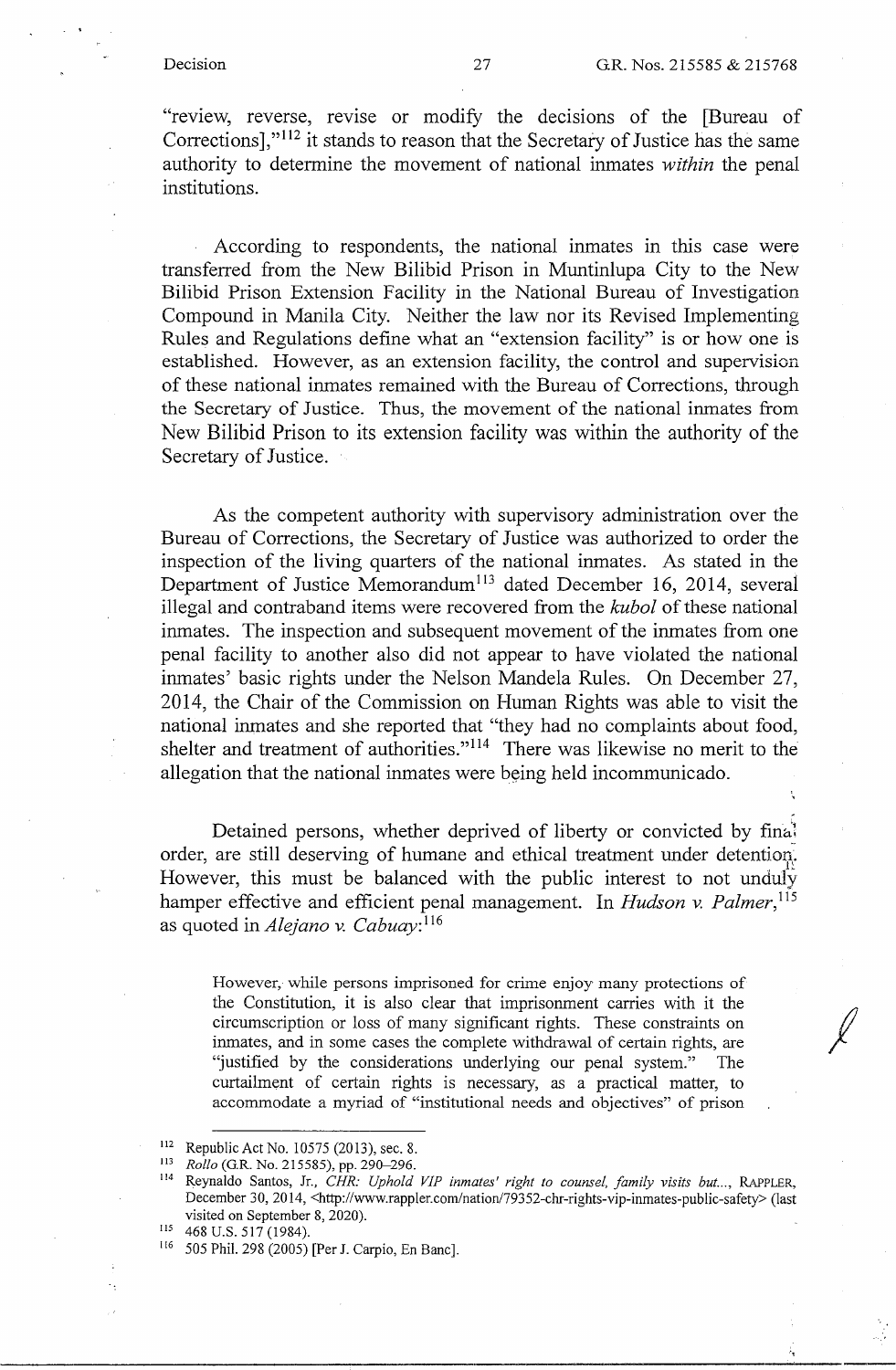าธุ์

ينادم

ini.

 $\frac{1}{2}$ 

facilities, chief among which is internal security. Of course, these restrictions or retractions also serve, incidentally, as reminders that, under our system of justice, deterrence and retribution are factors in addition to correction.<sup>117</sup>

Here, there was an urgent need to remove the national inmates from their place of confinement and to transfer them to another detention facility. Considering that the Secretary of Justice has the authority to determine the movement of national inmates between penal facilities, there is no compelling reason for this Court to grant these Petitions.

**WHEREFORE,** the Petitions are **DENIED.** 

**SO ORDERED.** 

..... ··---·-····------------··· --------------·-·-----····---·-·--------·---·- --- --------·--- --·--·--------

**C M.V.F. LEONEN** MARV

Associate Justice

WE CONCUR:

DIÓSDADO\M. PERAI Chief justice

**ESTELAM. PLRLAS-BERNABE ALFREDO** Associate Justice

BENJA **MIN S. CAGUIOA** Associate Justice

ÆR G. GE SMUNDO Associate Justice

.. **PAUL L. HERNANDO** Associate Justice Associate Justice

pl duy . E C. REYE*S*, JR. Associate Justice

 $\overline{\text{RQSMART}}$  **D. CARAND** 

<sup>117</sup>Id. at 320 *citing Hudson* v. *Palmer,* 468 U.S. 517 (1984).